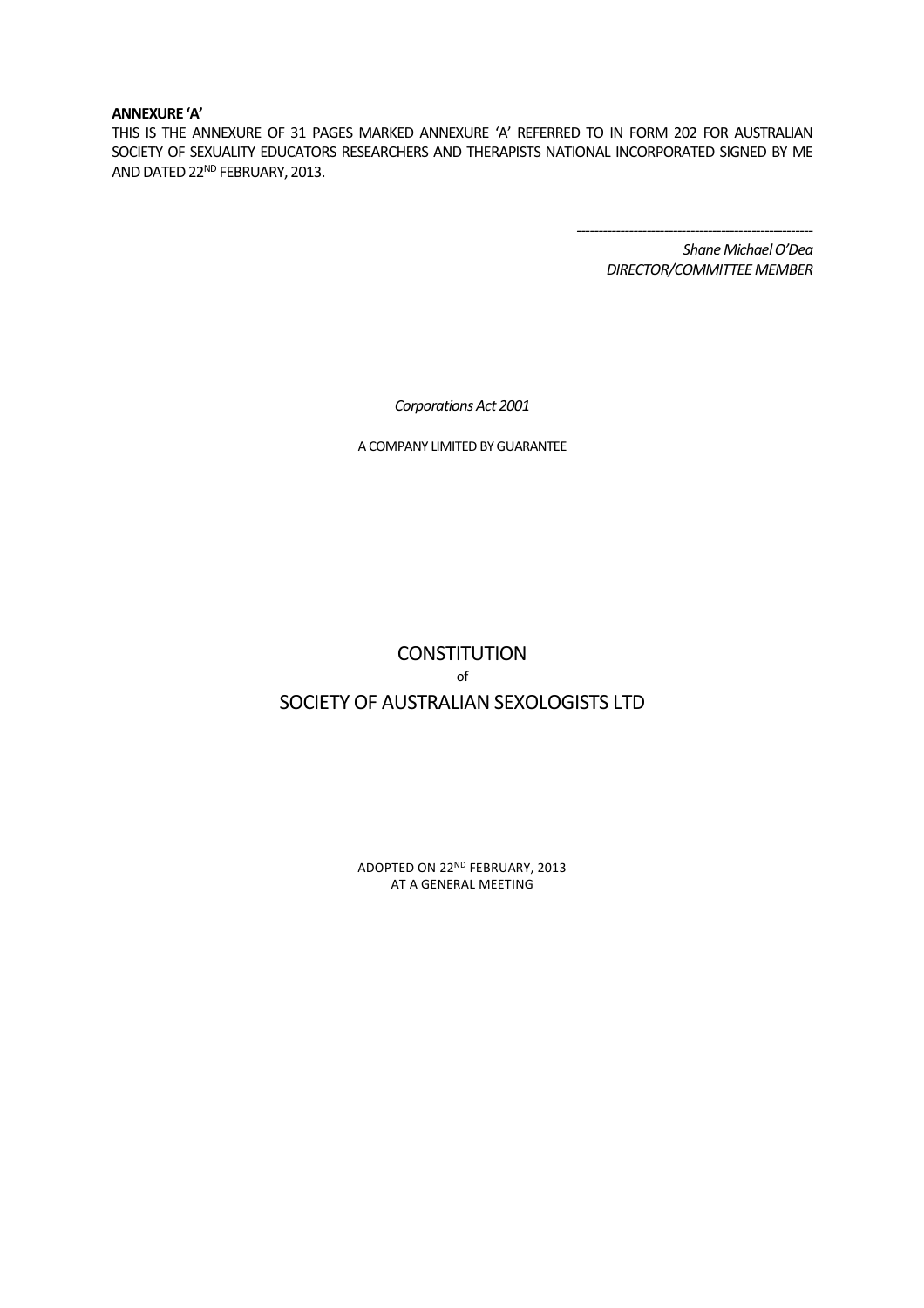#### **CONSTITUTION OF**

# SOCIETY OF AUSTRALIAN SEXOLOGISTS LTD

#### **INDEX**

Contents

| $\mathbf{1}$ .   |  |  |  |  |
|------------------|--|--|--|--|
| 2.               |  |  |  |  |
| 3.               |  |  |  |  |
|                  |  |  |  |  |
| $\overline{4}$ . |  |  |  |  |
|                  |  |  |  |  |
| 5.               |  |  |  |  |
| 6.               |  |  |  |  |
| 7.               |  |  |  |  |
| 8.               |  |  |  |  |
| 9.               |  |  |  |  |
| 10.              |  |  |  |  |
| 11.              |  |  |  |  |
| 12.              |  |  |  |  |
| 13.              |  |  |  |  |
| 14.              |  |  |  |  |
| 15.              |  |  |  |  |
| 16.              |  |  |  |  |
| 17.              |  |  |  |  |
| 18.              |  |  |  |  |
| 19.              |  |  |  |  |
| 20.              |  |  |  |  |
| 21.              |  |  |  |  |
| 22.              |  |  |  |  |
| 23.              |  |  |  |  |
|                  |  |  |  |  |
| 24.              |  |  |  |  |
| 25.              |  |  |  |  |
| 26.              |  |  |  |  |
| 27.              |  |  |  |  |
| 28.              |  |  |  |  |
| 29.              |  |  |  |  |
| 30.              |  |  |  |  |
| 31.              |  |  |  |  |
| 32.              |  |  |  |  |
| 33.              |  |  |  |  |
| 34.              |  |  |  |  |
| 35.              |  |  |  |  |
| 36.              |  |  |  |  |
| 37.              |  |  |  |  |
| 38.              |  |  |  |  |
| 39.              |  |  |  |  |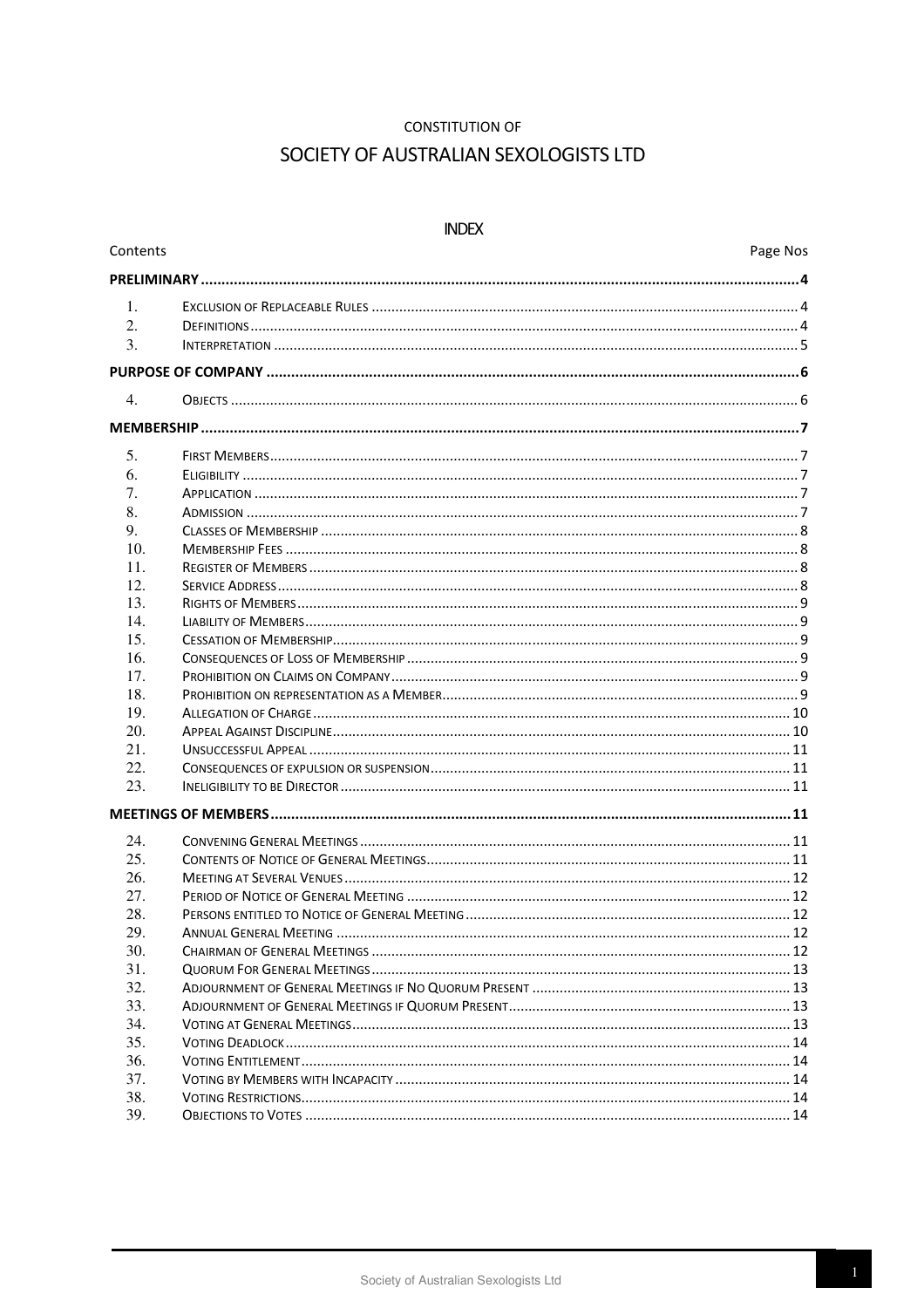| 41. |  |
|-----|--|
| 42. |  |
| 43. |  |
| 44. |  |
| 45. |  |
|     |  |
|     |  |
| 46. |  |
| 47. |  |
| 48. |  |
| 49. |  |
| 50. |  |
| 51. |  |
| 52. |  |
| 53. |  |
| 54. |  |
| 55. |  |
| 56. |  |
| 57. |  |
| 58. |  |
| 59. |  |
| 60. |  |
| 61. |  |
| 62. |  |
| 63. |  |
| 64. |  |
|     |  |
| 65. |  |
| 66. |  |
| 67. |  |
| 68. |  |
| 69. |  |
| 70. |  |
| 71. |  |
| 72. |  |
| 73  |  |
| 74. |  |
|     |  |
| 75. |  |
| 76. |  |
|     |  |
|     |  |
| 77. |  |
| 78. |  |
| 79. |  |
| 80. |  |
| 81. |  |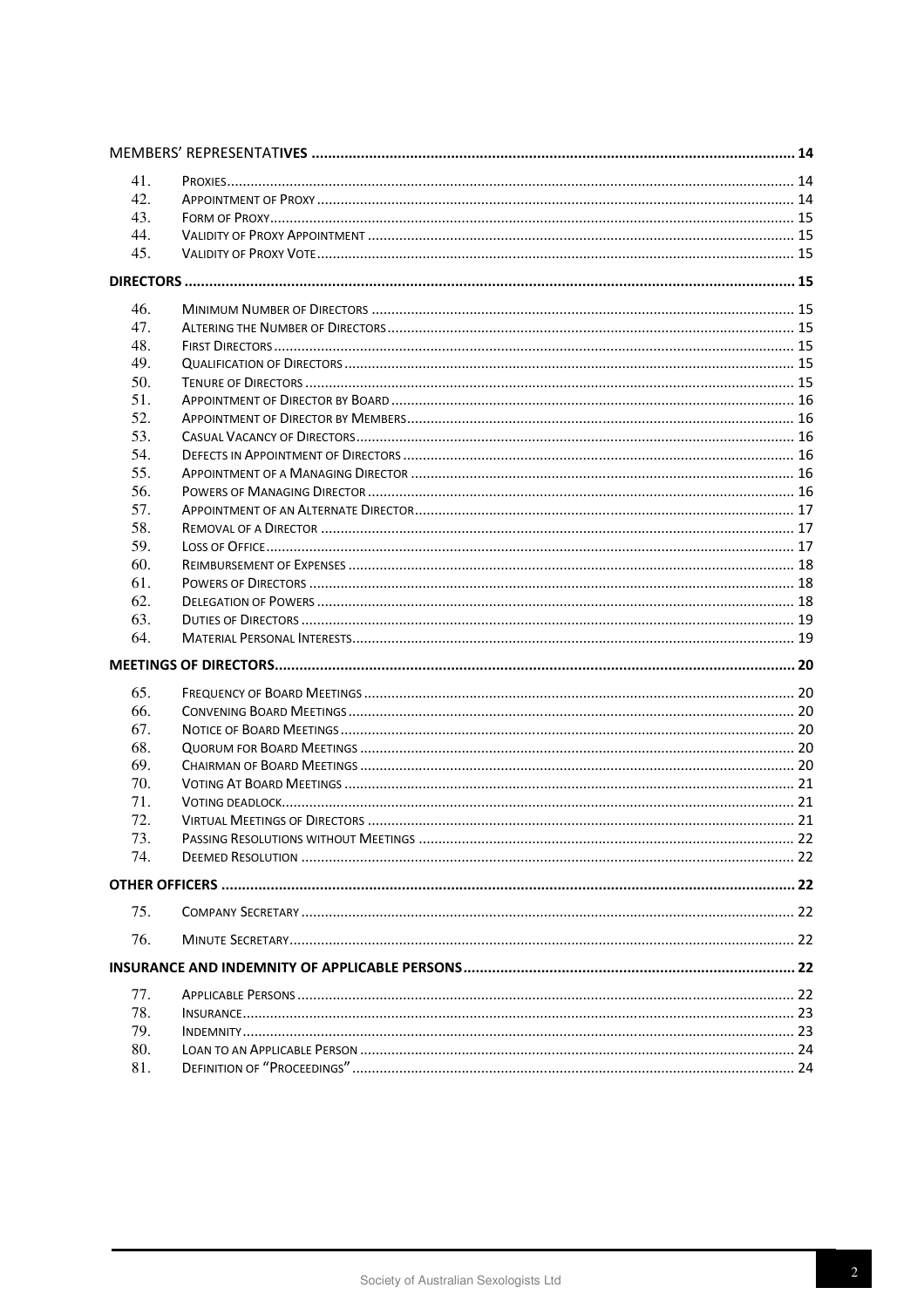| 82.  |  |  |  |  |
|------|--|--|--|--|
| 83.  |  |  |  |  |
| 84.  |  |  |  |  |
| 85.  |  |  |  |  |
| -86. |  |  |  |  |
| 87.  |  |  |  |  |
| 88.  |  |  |  |  |
| 89.  |  |  |  |  |
|      |  |  |  |  |
| 90.  |  |  |  |  |
| 91.  |  |  |  |  |
| 92.  |  |  |  |  |
| 93.  |  |  |  |  |
| 94.  |  |  |  |  |
|      |  |  |  |  |
| 95.  |  |  |  |  |
| 96.  |  |  |  |  |
| 97.  |  |  |  |  |
| 98.  |  |  |  |  |
|      |  |  |  |  |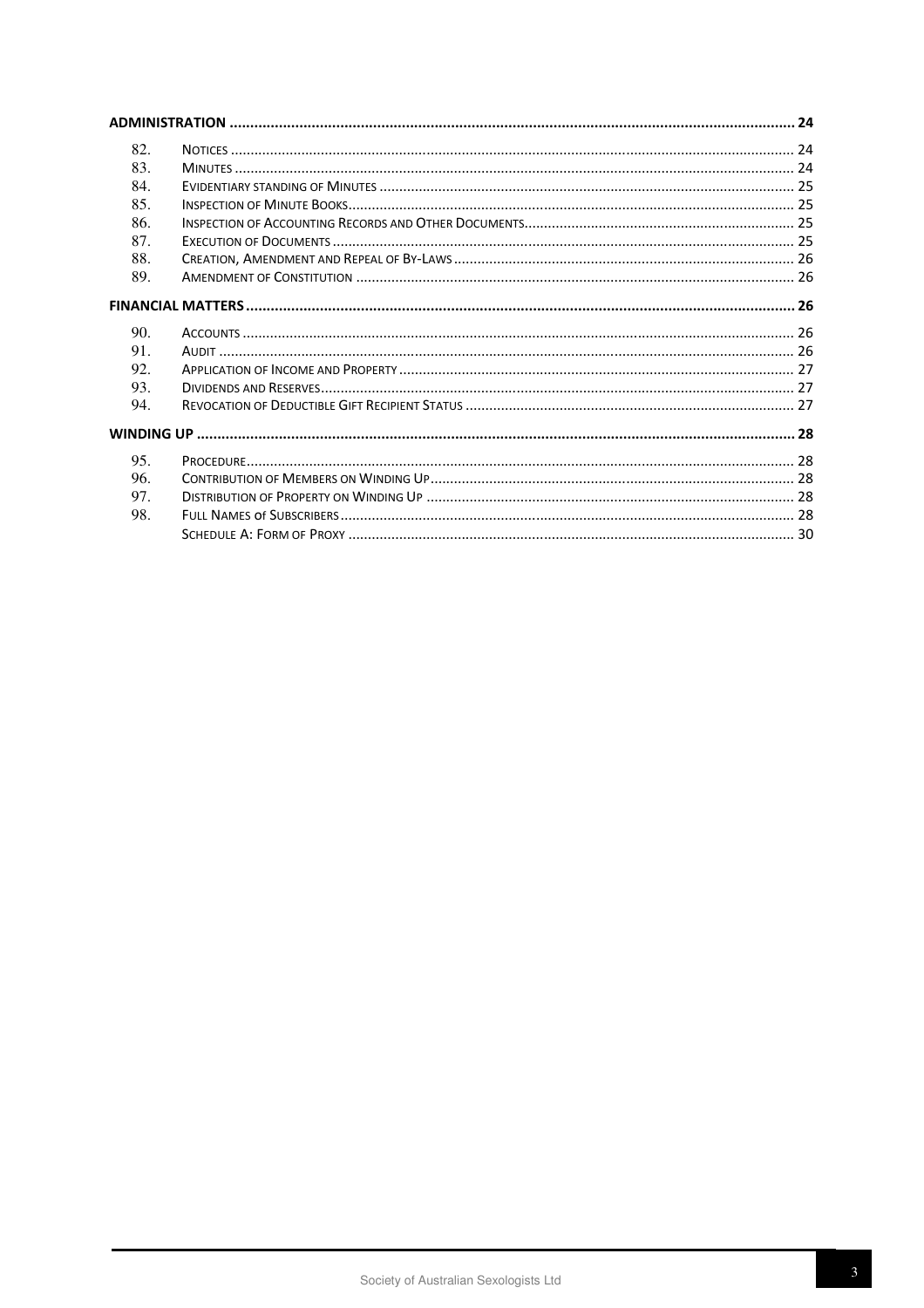#### CORPORATIONS ACT A COMPANY LIMITED BY GUARANTEE CONSTITUTION OF

# **SOCIETY OF AUSTRALIAN SEXOLOGISTS LTD**

# **PRELIMINARY**

#### **1. EXCLUSION OF REPLACEABLE RULES**

The replaceable rules contained in the Act do not apply to the Company.

#### **2. DEFINITIONS**

In this Constitution:–

**Act** means the Corporations Act 2001 (Commonwealth).

**Alternate Director** means an Alternate Director appointed pursuant to Article 57(1).

**Applicant** means a Person who wishes to apply for membership of the Company.

**Application for Membership** means the form, the contents of which may be determined by the Board from time to time, which is to be used by an Applicant.

**Board** means the board of Directors for the time being of the Company.

**By-Laws** mean those regulations, rules, and laws passed by ninety percent (90%) of the Board.

**Charged Member** means a Member against whom an allegation has been made which may lead to the Discipline of that Member.

**Company** means the entity whose name upon the adoption of this Constitution was SOCIETY OF AUSTRALIAN SEXOLOGISTS LTD and shall be taken to mean the same entity by whatever name from time to time it may be called.

**Corporate Member** means a Member of the Company which is a company, a corporation or an incorporated body.

**Directors** mean the directors for the time being of the Company.

**Discipline** means, in relation to a Charged Member, any type or form of penalty or sanction, financial or otherwise, imposed by the Board or the Company, including the suspension or expulsion of that Charged Member.

**Disciplined Member** means a Member who has been suspended, fined or expelled under Articles 19 or 20 hereof.

**Financial Member** means a Member who has paid by the relevant due date the Membership Fees and all other sums owed by that Member to the Company.

**Member** means a Person whose name is entered in the Register as a member of the Company.

**Membership Fees** means the fees payable by Members of the Company on an annual basis as determined by the Board from time to time.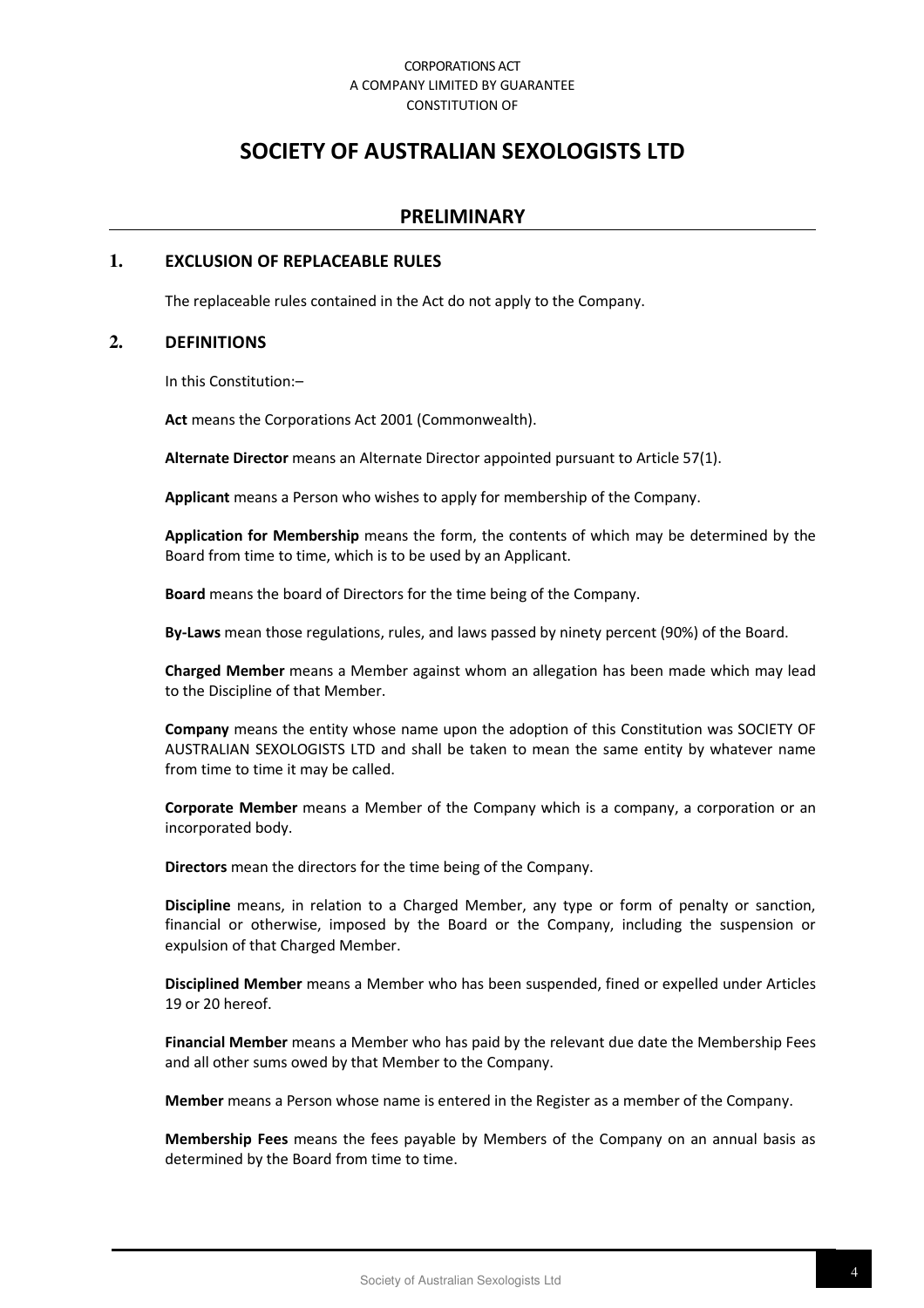**Notice of Allegation** means a notice in writing issued by the Secretary to a Charged Member on the instruction of the Board.

**Person** includes:–

- (a) a natural person; and
- (b) a registered company, corporation or incorporated association.

**Register** means the Register of Members.

**Seal** means the common seal of the Company (if any).

**Secretary** means the secretary for the time being of the Company, and if there are joint secretaries, any one or more of such joint secretaries.

**Service Address** means the address nominated by a Member for the purpose of receiving notices from the Company.

**Sexology** means the multidisciplinary scientific study of human sexuality in all its diversity, including human sexual interests, meanings, behaviours and relationships.

**Small Company** shall have the same meaning as that given to the expression "Small Company Limited by Guarantee" under section 45B of the Act.

**Subscriber** means a person who consents to act as a Member prior to the registration of the Company.

**Unfinancial Member** means a Member who is in default of a financial obligation (including the payment by the due date of Membership Fees) to the Company.

**Voting Member** means a Member who:–

- (a) has been granted membership of a class of membership which confers an entitlement to vote at a general meeting; and
- (b) is not an Unfinancial Member.

#### **3. INTERPRETATION**

- (1) The *Acts Interpretation Act, 1901* (Commonwealth) shall apply in the interpretation of this Constitution as if it were an act of the Commonwealth.
- (2) Except so far as the contrary intention appears in this Constitution, an expression has, in a provision of this Constitution that deals with a matter dealt with by a particular provision of the Act, the same meaning as in that provision of the Act.
- (3) Words importing any one gender shall be deemed and taken to include all genders and the singular to include the plural and the plural the singular unless the contrary as to gender or number is expressly provided.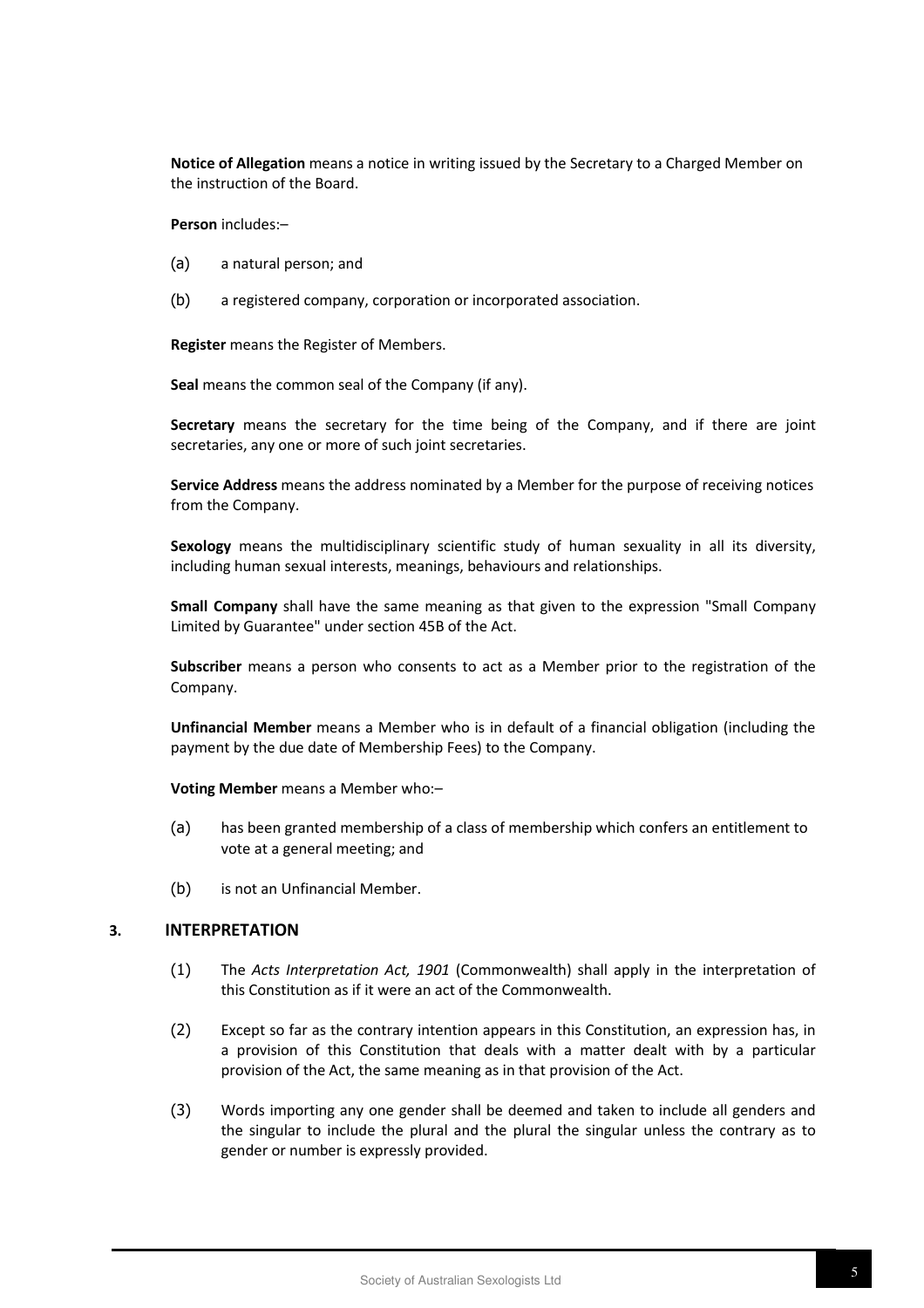(4) Any reference to any statute or any section, regulation or schedule of any statute or any other legislation is a reference to that statute as amended, consolidated, supplemented or replaced.

# **PURPOSE OF COMPANY**

#### **4. OBJECTS**

The objects for which the Company is established are:-

- (1) To advance the scientific study and professional practice of counselling/therapy, education, and research in a sexological context.
- (2) To encourage and promote through its members and the wider community the development of related areas of professional knowledge and practice of sexology.
- (3) To maintain and encourage high standards of professional ethics, competence, conduct, education, qualification and achievement among professionals in the field of sexology.
- (4) To recognise and accredit professionals working, or otherwise contributing to the area of sexology in one or both of the categories of "Psychosexual Therapist" and "Psychosexual Educator."
- (5) To promote the concept of equality and the right of the individual to make choices about their own sexuality without infringing the rights of others.

Solely for the purpose of carrying out the aforesaid objects and not otherwise:-

(6) To engage in any other undertakings allowed by the Act which facilitate the objects of the Company.

PROVIDED that the Company shall not support with its funds any activity or endeavour to impose on or procure to be observed by its members or others any regulations or restrictions, which if an object of the Company would make it a Trade Union within the meaning of the Trade Unions Act.

- (1) The assets and income of the Company shall be applied solely in furtherance of its abovementioned objects and no portion shall be distributed directly or indirectly to the Members except as bona fide compensation for services rendered or expenses incurred on behalf of the Company.
- (2) Notwithstanding anything to the contrary contained in this Constitution, and in the event of conflict, such provisions of this Constitution which may be in conflict with this Article shall be read down, the Company shall at all times operate and pursue the purposes set out in Article 4 in such a manner ensuring that it meets the criteria set out in the Act and any regulations prescribed by the Act to qualify as a special purpose company where required to do so by the By-Laws, and more specifically, the Company shall:-
	- (a) pursue charitable purposes where required to do so by the By-Laws;
	- (b) only apply its income in promoting charitable purposes where required to do so by the By-Laws;
	- (c) not make distributions to its Members;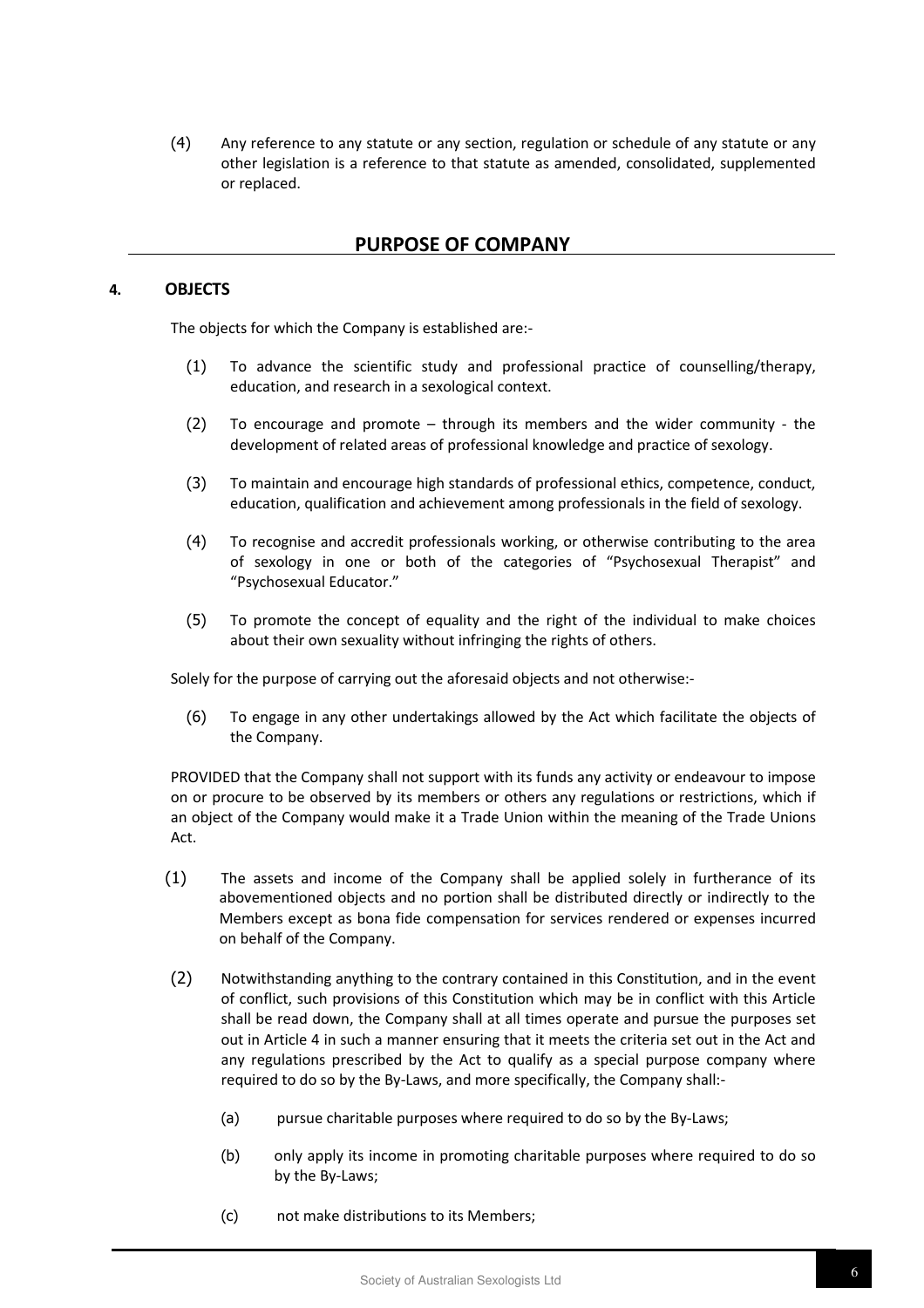- (d) not pay fees to its Directors; and
- (e) require its Directors to approve all other payments the Company makes to them.

# **MEMBERSHIP**

## **5. FIRST MEMBERS**

The Subscribers to this Constitution shall be the first Members of the Company and:–

- (1) they must consent in writing to become a Member of the Company;
- (2) they shall not be required to apply for membership;
- (3) they shall be admitted as Voting Members.
- (4) they must be a member of the Australian Society of Sexuality Educators Researchers and Therapists National Incorporated (NSW incorporation number: INC9887262) at the date of subscription.

#### **6. ELIGIBILITY**

- (1) Any natural person or corporation (incorporated or otherwise) committed to the objects of the Company may become a Member of the Company provided all eligibility requirements and other membership qualifications as set out in the By–Laws or elsewhere have been met.
- (2) The provisions of Article 6(1) shall not apply to the Subscribers to the Company.

#### **7 . APPLICATION**

Any Person may apply for membership of the Company by submitting to the Secretary:–

- (1) an Application for Membership in accord with the By-Laws of the Company;
- (2) an agreement in writing to provide a guarantee not exceeding one dollar (\$1.00) to defray such liabilities and expenses of the Company upon its winding up or dissolution;
- (3) an agreement in writing to be bound by the Constitution of the Company; and
- (4) payment of the entrance fee and the annual subscription for the first year, where relevant.

#### **8 . ADMISSION**

- (1) All Applications for Membership shall be submitted by the Secretary to the Board which shall determine each Application for Membership. The Board shall be entitled to use any criteria for determining whether to accept or reject an Application for Membership.
- (2) If the Board determines to accept an Applicant's Application for Membership, the Secretary, or their delegate, shall as soon as possible:–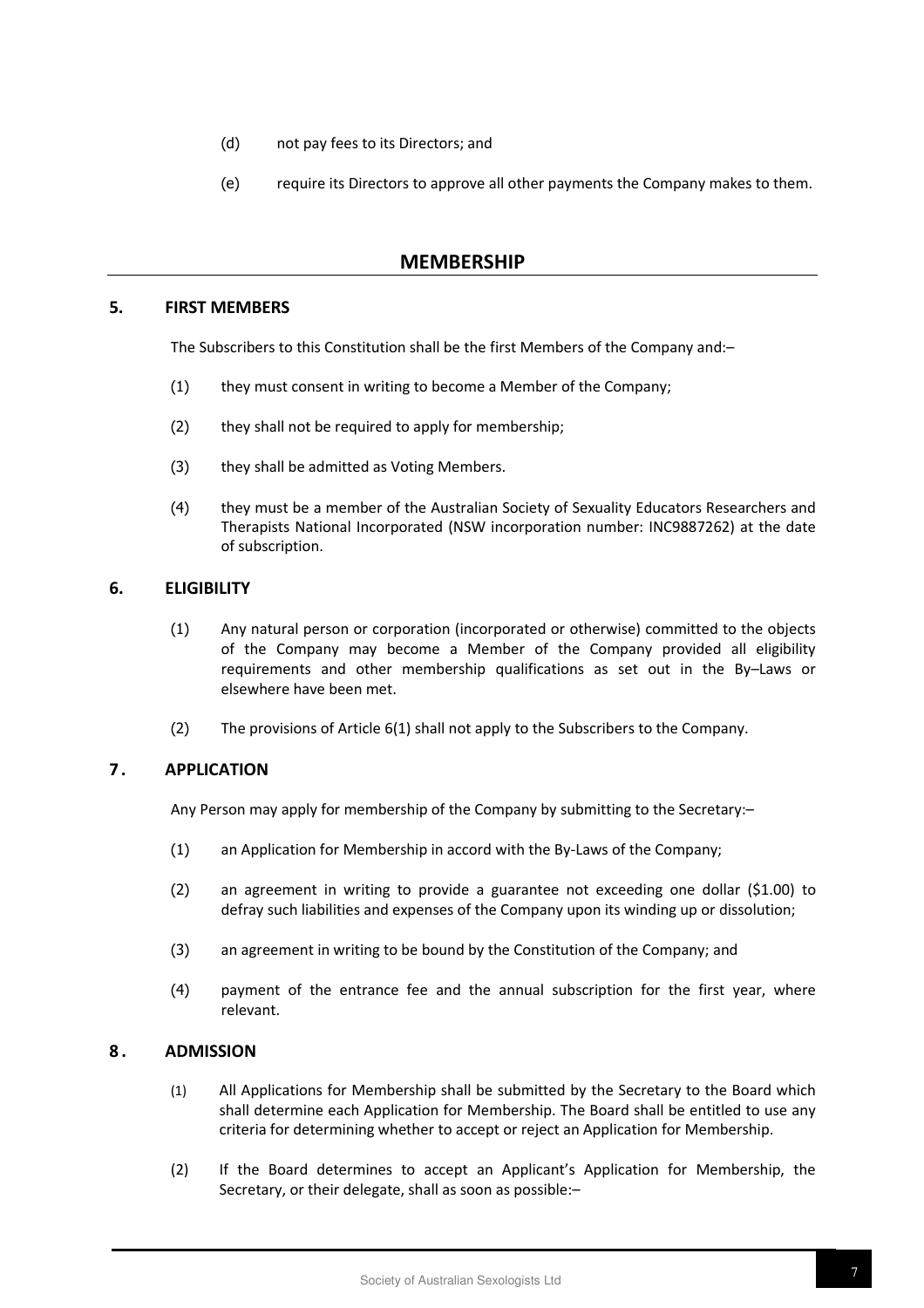- (a) enter the name of the Applicant in the Register;
- (b) notify the Applicant of the Board's determination.
- (3) An Applicant becomes a Member and is entitled to exercise the rights of membership when the name of the Applicant is entered in the Register.
- (4) The Board may decline any Application for Membership and is not bound to give reasons why the Application for Membership was not accepted.
- (5) The Secretary or their delegate shall, as soon as possible after the Board has declined an Applicant's Application for Membership:–
	- (a) notify the Applicant of the Board's determination in writing;
	- (b) return to the Applicant the annual subscription paid by the Applicant, if any.

# **9. CLASSES OF MEMBERSHIP**

- (1) In accord with the By-Laws, the Board may create different classes of membership and may confer on each such newly created class of membership such rights, privileges or benefits as the Board sees fit.
- (2) Where different classes of membership have been created, the Directors may, on accepting an Applicant's Application for Membership, admit an Applicant to a class of membership which appears appropriate to the Directors.

## **10. MEMBERSHIP FEES**

The Board shall determine:–

- (1) the quantum; and
- (2) the due date for payment,

of the application fees, the annual subscription and any other amount which an Applicant or a Member is required to pay to be admitted or remain as a Financial Member.

#### **11. REGISTER OF MEMBERS**

- (1) The Company Secretary or their delegate will maintain a Register at the registered office of the Company.
- (2) When an Applicant has been accepted for membership the Secretary will cause the Applicant's name to be entered in the Register, thereupon conferring membership.

# **12. SERVICE ADDRESS**

- (1) The Service Address of a Member in the Register will be the address nominated by the Member for the purpose of receiving notices from the Company and may be:–
	- (a) a residential address;
	- (b) a postal address;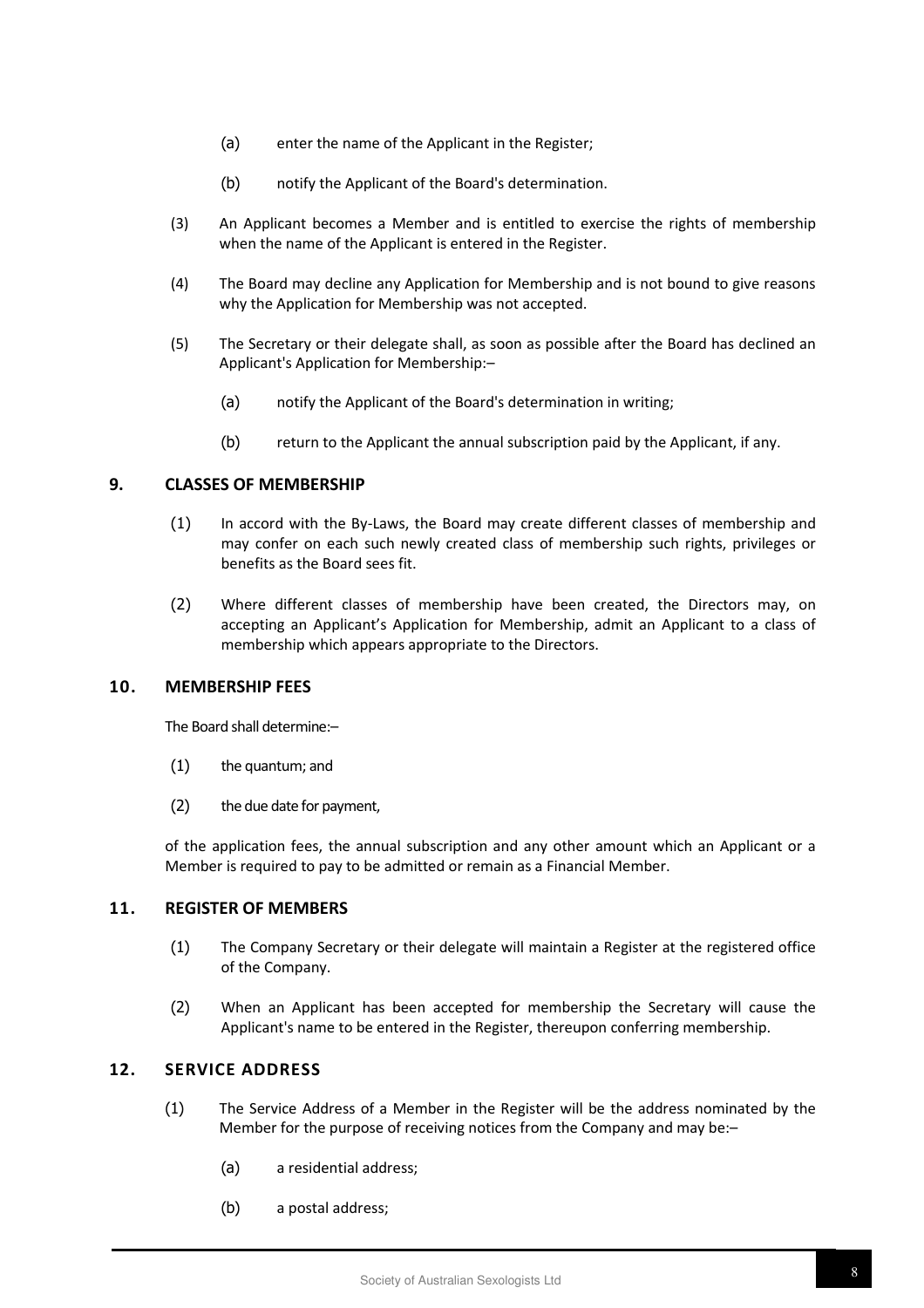- (c) a business address;
- (d) a facsimile number;
- (e) an email address, or other electronic means.
- (2) The Company shall use its best endeavours to use the Service Address nominated by each Member for the purpose of delivering notices.
- (3) Each Member must notify the Secretary within fourteen (14) days of any change of name or Service Address of the Member and each such change shall be recorded in the Register.

# **13. RIGHTS OF MEMBERS**

The rights of any Member will not be transferable.

# **14. LIABILITY OF MEMBERS**

The liability of a Member is limited to the extent of the Member's guarantee. This liability shall continue for the duration of the membership of a Member and for a period of twelve (12) months following the cessation of membership of a Member.

# **15. CESSATION OF MEMBERSHIP**

Membership of the Company will terminate upon:–

- (1) the Company Secretary receiving from a Member a letter of resignation;
- (2) a Member being expelled or suspended in accordance with this Constitution and/or the By-Laws; or
- (3) the expiration of six (6) months following non-payment of any membership fees (during which period the member will not be entitled to vote at meetings of the company in accord with Article 38 nor hold the office of director).
- (4) death of a Member.

# **16. CONSEQUENCES OF LOSS OF MEMBERSHIP**

A Member whose membership of the Company is terminated will be liable for:–

- (1) all moneys due by that Member to the Company; and
- (2) the sum for which the Member is liable under Article 96 of this Constitution if applicable.

# **17. PROHIBITION ON CLAIMS ON COMPANY**

A Member whose membership is terminated will not make any claim, monetary or otherwise, on the Company, its funds or property except as a creditor thereof.

# **18. PROHIBITION ON REPRESENTATION AS A MEMBER**

Any person or corporation who for any reason ceases to be a Member shall no longer represent themselves in any manner as being a Member.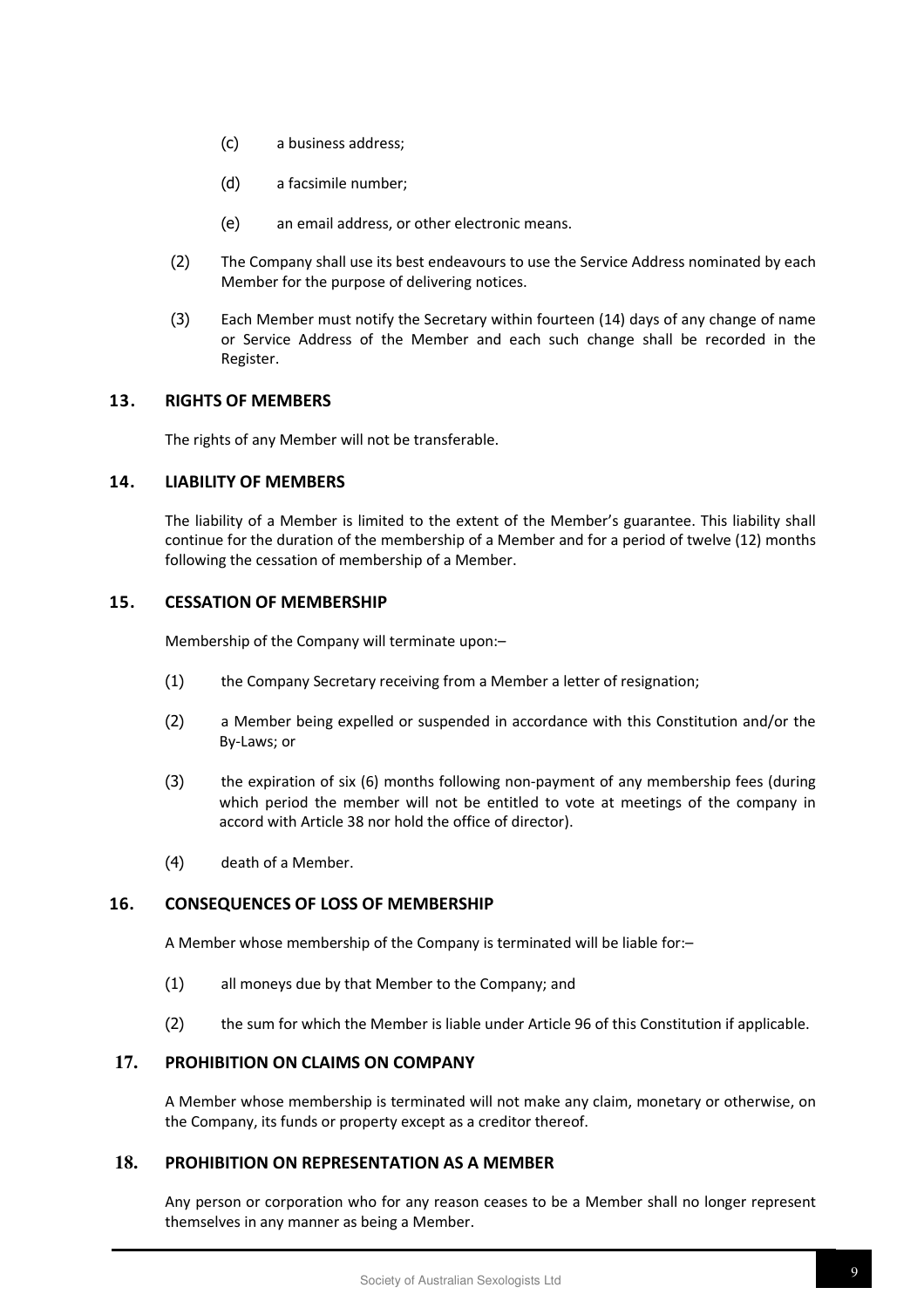# **19. ALLEGATION OF CHARGE**

- (1) Any allegation that might lead to the discipline of a Member shall be lodged with the Secretary, or their delegate, in writing, signed by any Member and detailing the circumstance which gave rise to such allegation.
- (2) If the Secretary, or their delegate, considers the allegation to be such as may warrant the discipline of that Member, the Secretary shall issue a Notice of Allegation to the Member informing the Member:-
	- (a) of the allegation; and
	- (b) the date at which the Board of Directors will consider the allegation, such Board meeting to be held not less than twenty eight (28) days after the date of the Notice of Allegation; and
	- (c) inviting the Member to submit a written explanation to defend the allegation; and
	- (d) inviting the Member to present themselves to the Board, in accord with the By-Laws, to answer any questions which the Board may ask and to present a defence of the allegation.
- (3) If the Member chooses to defend the allegation, the Member must submit a written explanation which must be received by the Secretary not less than two (2) days prior to the Board meeting at which the allegation is to be heard. Such explanation shall be tabled at the Board meeting at which the allegation is to be heard and reasonable opportunity must be given for the Member to appear before the Board of Directors to answer the allegation.
- (4) The Board may:-
	- (a) by two-thirds majority vote, expel; or
	- (b) by a majority vote suspend or otherwise discipline

any Member of the Company for conduct inconsistent with any by-law, regulation or any provision contained in this Constitution or which in the opinion of the Board is unbecoming of a Member or prejudicial to the interests of the Company.

- (5) Any Member so disciplined, fined, suspended or expelled shall be notified in writing by the Secretary, or their delegate, within twenty one (21) days of such penalty being imposed.
- 6) Any Member who may be disciplined, fined, suspended or expelled shall have the right to appeal against such penalty.

## **20. APPEAL AGAINST DISCIPLINE**

(1) A Disciplined Member shall have the right to appeal against the decision of the Board in accord with the By-Laws by giving notice of his or her or its intention to appeal. Such notice must be received by the Secretary within one (1) month of the deemed date of receipt of the notice referred to in Article 19(5). Such notice of appeal shall operate as a stay of implementation of any decision.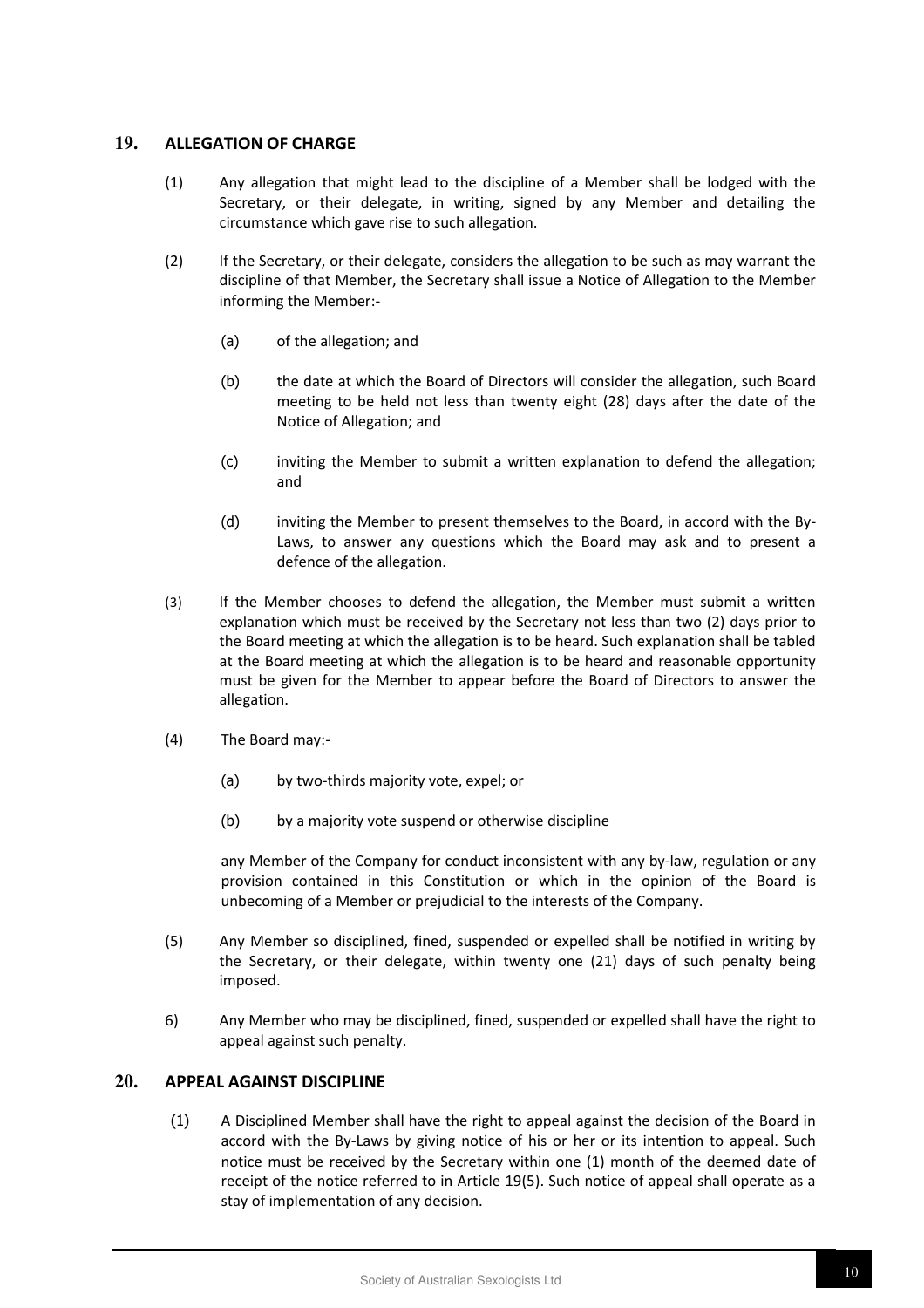- (2) The Board shall be required to convene an Appeals Panel from Members of the Company within three (3) months of the date of receipt of the notice referred to in Article 19(5) and shall give no less than one (1) month's notice of the date of that general meeting to the Disciplined Member.
- (3) The Disciplined Member shall be given the opportunity of being heard at the general meeting with or without a solicitor or counsel.
- (4) The Disciplined Member may be represented by another Member.
- (5) A solicitor, with or without counsel, may be engaged by the Company to assist the Company at such a meeting.
- (6) The Company shall be under no obligation to disclose to the Disciplined Member or any other Member the source of any information giving rise to the discipline.
- (7) The Company shall, by a two-thirds majority, decide upon the appeal.

#### **21. UNSUCCESSFUL APPEAL**

A Disciplined Member whose appeal is unsuccessful shall pay to the Company all or any costs or expenses reasonably incurred by the Company in connection with the hearing of the appeal as the Board may determine.

#### **22. CONSEQUENCES OF EXPULSION OR SUSPENSION**

Any Member expelled from the Company may at any time apply to the Board to be readmitted as a Member.

# **23. INELIGIBILITY TO BE DIRECTOR**

No person may be a Director of the Company following expulsion or during suspension unless such a person is subsequently readmitted as a Member.

# **MEETINGS OF MEMBERS**

# **24. CONVENING GENERAL MEETINGS**

- (1) Any Director may whenever he or she thinks fit convene a meeting of the Company's Members.
- (2) The Directors must convene a meeting of the Company's Members on the request of Members in accordance with section 249D of the Act. The Members may convene a meeting of the Company's Members in accordance with sections 249E and 249F of the Act.

# **25. CONTENTS OF NOTICE OF GENERAL MEETINGS**

A notice of a meeting of the Company's Members shall specify:-

- (1) the place, the day and the time of the meeting (and, if the meeting is to be held in two or more places, the technology that will be used to facilitate this);
- (2) the general nature of the business to be transacted at the meeting; and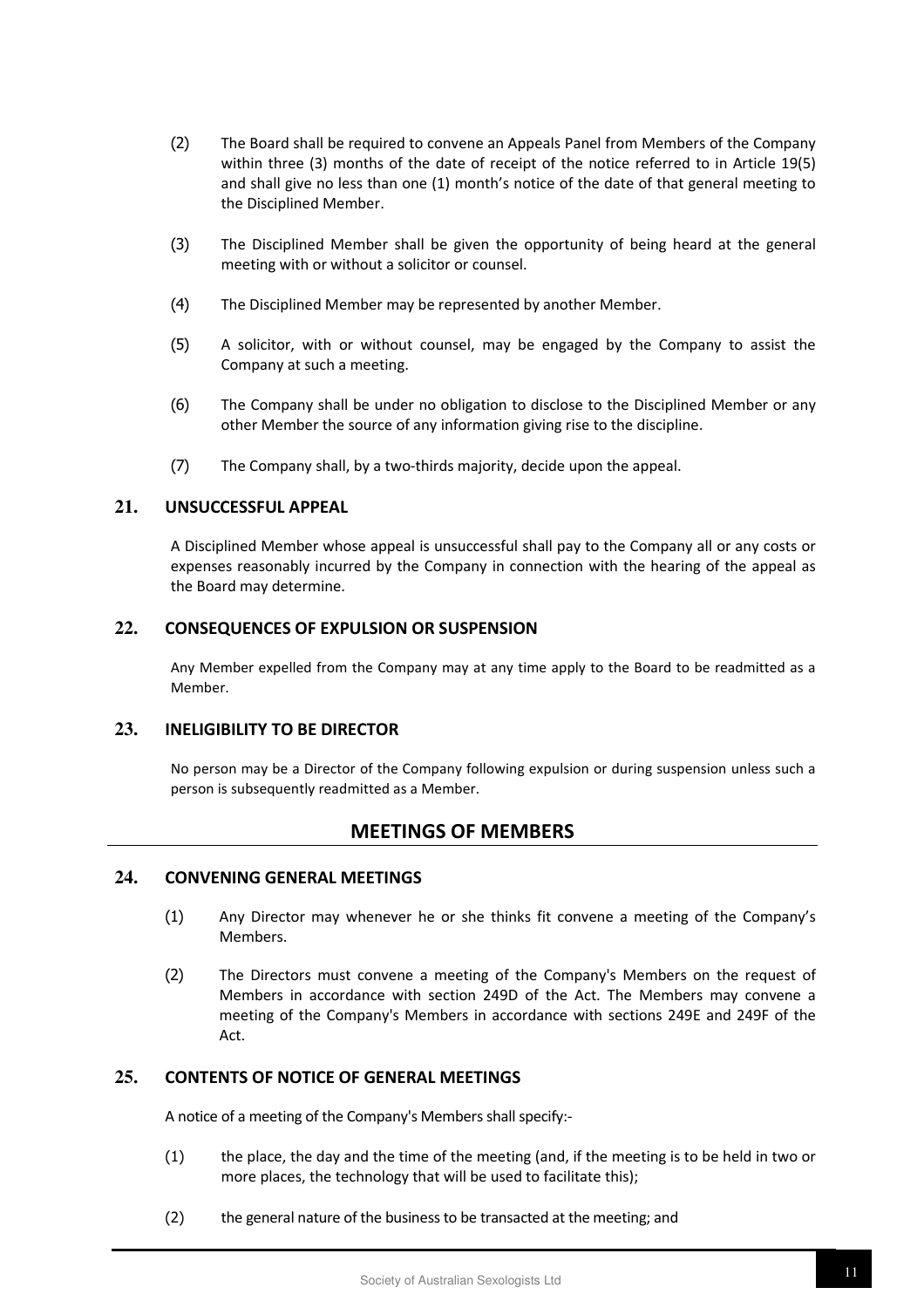(3) such other information as is required by section 249L of the Act.

#### **26. MEETING AT SEVERAL VENUES**

The Company may hold a meeting of its Members at two or more venues using any technology that gives the Members as a whole a reasonable opportunity to participate.

# **27. PERIOD OF NOTICE OF GENERAL MEETING**

Subject to the provisions of the Act relating to agreements for shorter notice, at least twenty one (21) days' notice must be given of a meeting of the Company's Members.

## **28. PERSONS ENTITLED TO RECEIVE NOTICE OF GENERAL MEETING**

- (1) Notice of every meeting of the Company's Members shall be given in the manner authorised by Article 82 to:–
	- (a) every Member and to every Director; and
	- (b) the auditor for the time being of the Company.
- (2) No other person is entitled to receive notices of meetings of the Company's Members.

# **29. ANNUAL GENERAL MEETING**

- (1) Subject to the Act, a general meeting shall be held at least once in every calendar year and within the period of five (5) months after the end of the financial year at such time and place as may be determined by the Directors. The abovementioned general meeting shall be called the "Annual General Meeting" and all other meetings of the Company shall be called "general meetings".
- (2) The business of the Annual General Meeting may include any of the following, even if not referred to on the notice of meeting:–
	- (a) the consideration of the Annual Financial Report, Directors' Report and Auditor's Report if required to be prepared;
	- (b) the election of Directors in accordance with the By-Laws;
	- (c) the appointment of the auditor (if any);
	- (d) the fixing of the auditor's remuneration if the Company has appointed an auditor.

#### **30. CHAIRMAN OF GENERAL MEETINGS**

- (1) The Directors may elect an individual to chair a meeting of the Company's Members.
- (2) Where a meeting of the Company's Members is held and:-
	- (a) a Chairman has not been elected as provided by Article 30(1); or
	- (b) the person so elected is not present within fifteen (15) minutes after the time appointed for the holding of the meeting or is unwilling to act for all or part of the meeting,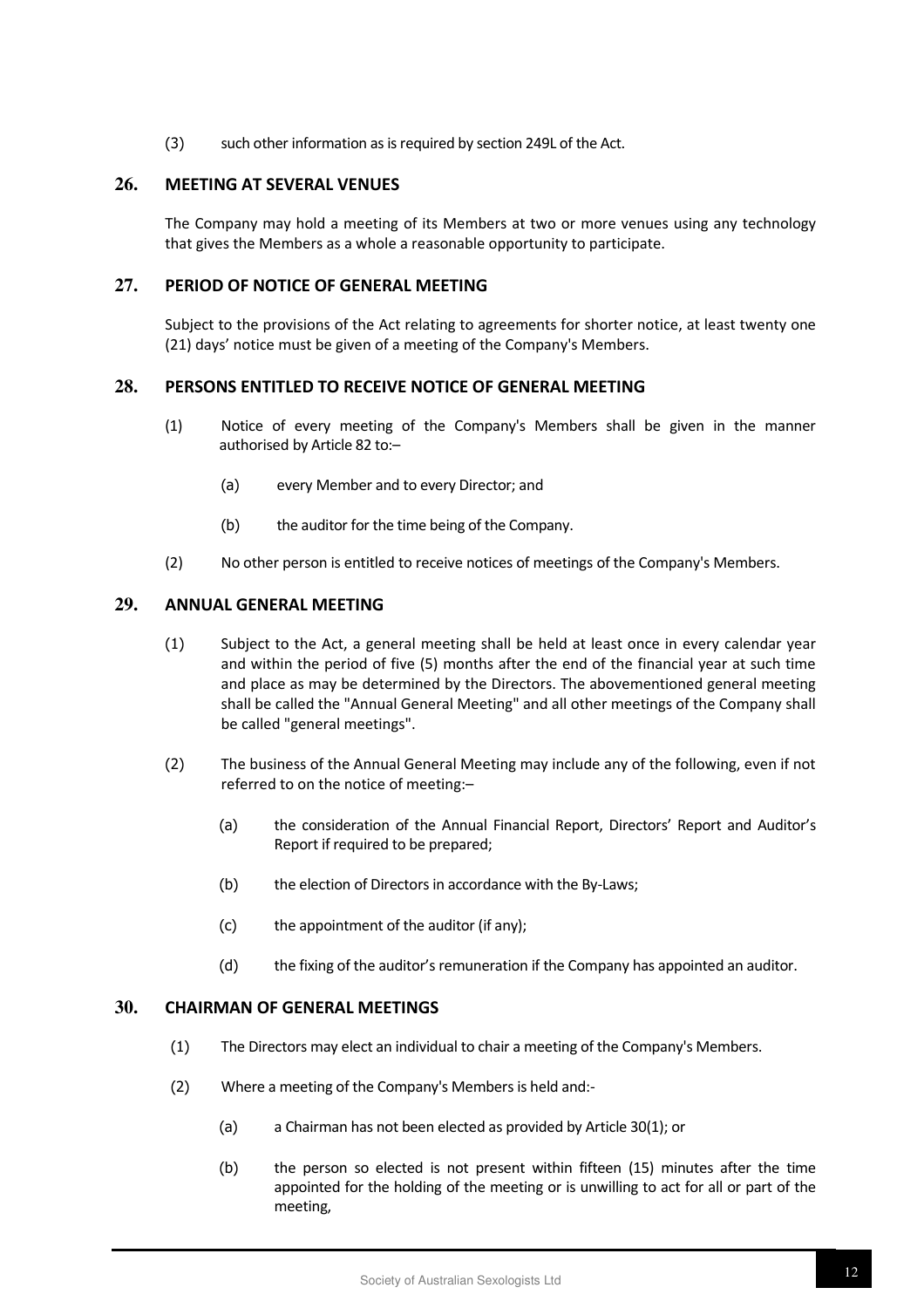the Members present shall elect one of their number to be Chairman of the meeting (or part of it).

#### **31. QUORUM FOR GENERAL MEETINGS**

- (1) No business shall be transacted at any meeting of the Company's Members unless a quorum of Members is present at the time when the meeting proceeds to business.
- (2) A quorum is constituted by two (2) persons or one-third of the persons entitled to attend and vote at a meeting of the Company's Members whichever is the greater.
- (3) For the purpose of determining whether a quorum is present, a person attending as a proxy, or as representing a body corporate that is a Member, shall be deemed to be a Member.
- (4) If the Company has only one Member, that Member may pass a resolution by the Member recording it and signing the record.

# **32. ADJOURNMENT OF GENERAL MEETINGS IF NO QUORUM PRESENT**

If a quorum is not present within half an hour from the time appointed for the meeting:-

- (1) where the meeting was convened upon the request of Members the meeting shall be dissolved; or
- (2) in any other case:-
	- (a) the meeting stands adjourned to such day, and at such time and place, as the Directors determine or, if no determination is made by the Directors, to the same day in the next week at the same time and place; and
	- (b) if at the adjourned meeting a quorum is not present within half an hour from the time appointed for the meeting, then the meeting shall be dissolved.

# **33. ADJOURNMENT OF GENERAL MEETINGS IF QUORUM PRESENT**

- (1) The Chairman shall adjourn a meeting of the Company's Members from time to time and from place to place if the Members present with a majority of votes that may be cast at that meeting agree or direct the Chairman to do so. No business shall be transacted at any adjourned meeting other than the business left unfinished at the meeting from which the adjournment took place.
- (2) When a meeting of the Company's Members is adjourned for thirty (30) days or more, notice of the adjourned meeting shall be given as in the case of an original meeting.
- (3) Except as provided by Article 33(2), it is not necessary to give any notice of an adjournment or of the business to be transacted at an adjourned meeting.

# **34. VOTING AT GENERAL MEETINGS**

At any meeting of the Company's Members a resolution put to the vote of the meeting shall be decided by secret ballot in accord with the By-Laws.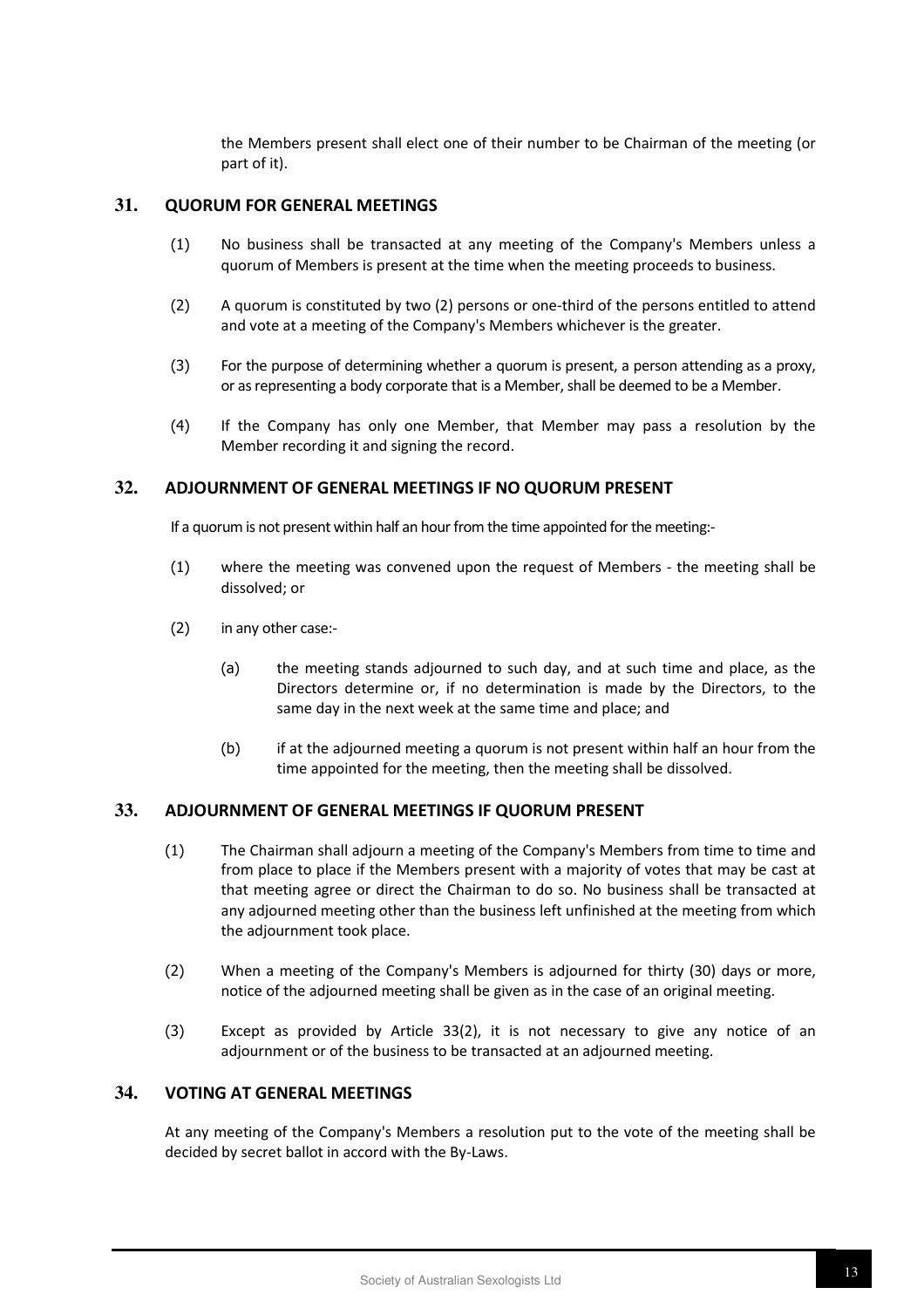## **35. VOTING DEADLOCK**

In the case of an equality of votes, the Chairman of the meeting of the Company's Members has a casting vote in addition to any vote the Chairman may have in the capacity as a Member.

## **36. VOTING ENTITLEMENT**

Subject to any rights or restrictions for the time being attached to any Member:-

- (1) at meetings of the Company's Members or classes of Members each Member entitled to vote may vote in person or by proxy or attorney or representative; and
- (2) every person present who is a Member or a representative of a Member has one vote either in person or by proxy or attorney.

#### **37. VOTING BY MEMBERS WITH INCAPACITY**

If a Member is of unsound mind or is a person whose person or estate is liable to be dealt with in any way under the law relating to mental health, his or her committee or trustee or such other person as properly has the management of his estate may exercise any rights of the Member in relation to a meeting of the Company's Members as if the committee, trustee or other person were the Member.

# **38. VOTING RESTRICTIONS**

A Member is not entitled to vote at a meeting of the Company's Members unless all sums presently payable by him or her in respect of the Company have been paid.

# **39. OBJECTIONS TO VOTES**

- (1) An objection may be raised to the qualification of a voter only at the meeting or adjourned meeting at which the vote objected to is given or tendered.
- (2) Any such objection shall be referred to the Chairman of the meeting of the Company's Members, whose decision is final.
- (3) A vote not disallowed pursuant to such an objection is valid for all purposes.

# **MEMBERS' REPRESENTATIVES**

#### **40. PROXIES**

A Member of the Company who is entitled to attend and cast a vote at a meeting of the Company's Members may appoint a person (whether or not a Member of the Company) as the Member's proxy to attend and vote for the Member at the meeting.

#### **41. APPOINTMENT OF PROXY**

(1) An instrument appointing a proxy shall be in writing under the hand of the appointor or of his attorney duly authorised in writing or, if the appointor is a corporation, either under seal or executed in accordance with the Act or under the hand of an officer or attorney duly authorised.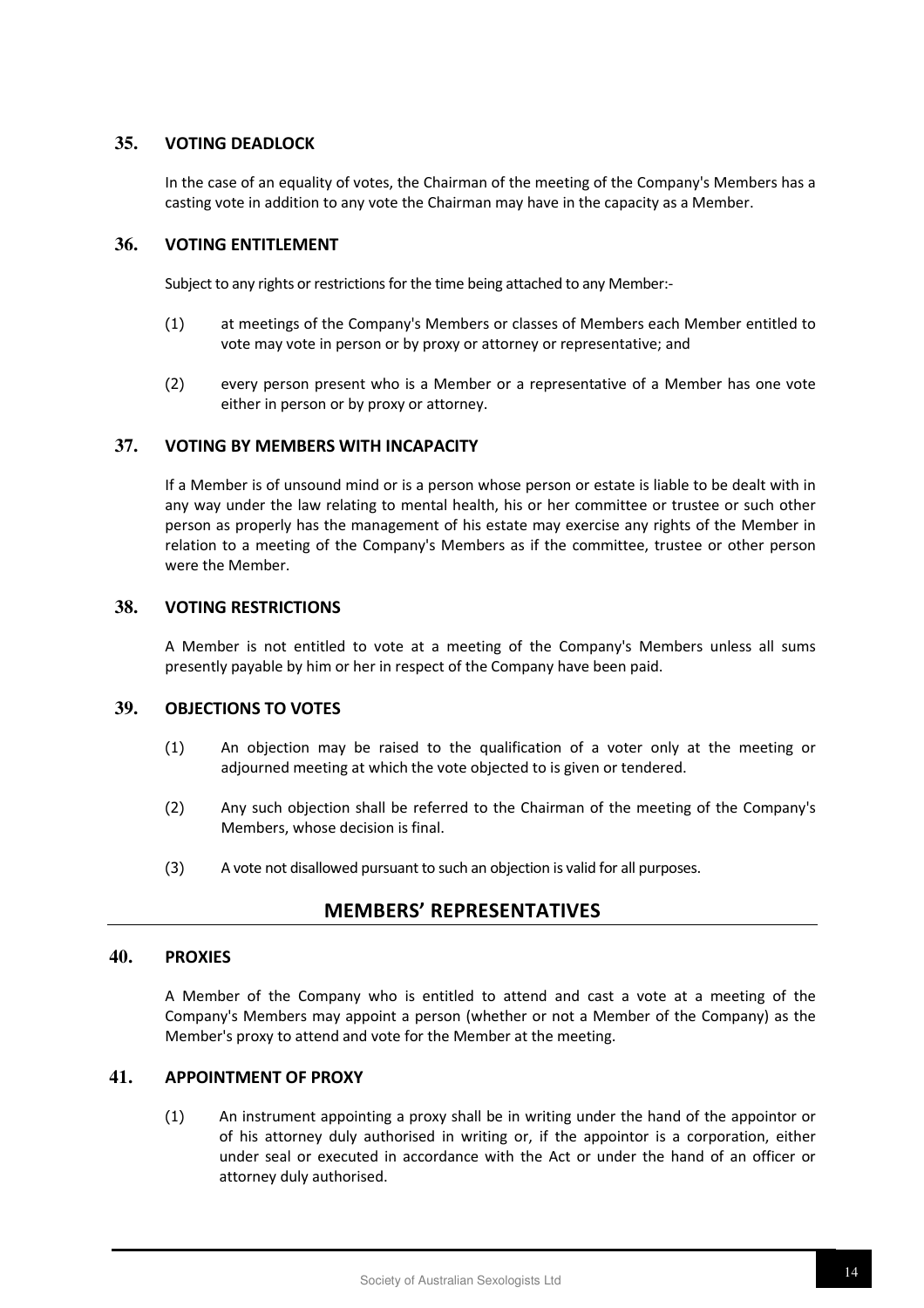(2) An instrument appointing a proxy may specify the manner in which the proxy is to vote in respect of a particular resolution and, where an instrument of proxy so provides, the proxy is not entitled to vote in the resolution except as specified in the instrument.

#### **42. FORM OF PROXY**

An instrument appointing a proxy shall be in a form that is similar as the circumstances allow to the form shown in Schedule A hereof.

# **43. VALIDITY OF PROXY APPOINTMENT**

An instrument appointing a proxy shall not be treated as valid unless the instrument, and the power of attorney or other authority (if any) under which the instrument is signed or a notarially certified copy of that power or authority, is or are deposited, not less than forty eight (48) hours before the time for holding the meeting or adjourned meeting at which the person named in the instrument proposes to vote, or, in the case of a poll, not less than twenty four (24) hours before the time appointed for the taking of the poll, at the registered office of the Company or at such other place in Australia as is specified for that purpose in the notice convening the meeting.

#### **44. VALIDITY OF PROXY VOTE**

A vote given in accordance with the terms of an instrument of proxy or of a power of attorney is valid notwithstanding the previous death or unsoundness of mind of the principal, the revocation of the instrument (or of the authority under which the instrument was executed) or of the power, if no suggestion in writing of the death, unsoundness of mind or revocation before the commencement of the meeting or adjourned meeting at which the instrument is used or the power is exercised.

# **DIRECTORS**

#### **45. MINIMUM NUMBER OF DIRECTORS**

The number of the Directors shall be not less than three (3) and shall, where possible, include at least one person usually resident in each State or Territory of Australia in accord with the By-Laws.

#### **46. ALTERING THE NUMBER OF DIRECTORS**

The Company may from time to time by resolution passed at a general meeting fix the number of Directors or increase or reduce the number of Directors (but so that the number shall be not less than three).

# **47. FIRST DIRECTORS**

The first Directors shall be appointed in writing by the Subscriber or Subscribers.

# **48. QUALIFICATION OF DIRECTORS**

It shall be necessary for a Director to be a Member of the Company by way of qualification as described in the By-Laws.

# **49. TENURE OF DIRECTORS**

Until he or she resigns, dies or is removed from or vacates office as provided in this Constitution every Director shall continue to hold office, subject to the provisions of the By-Laws.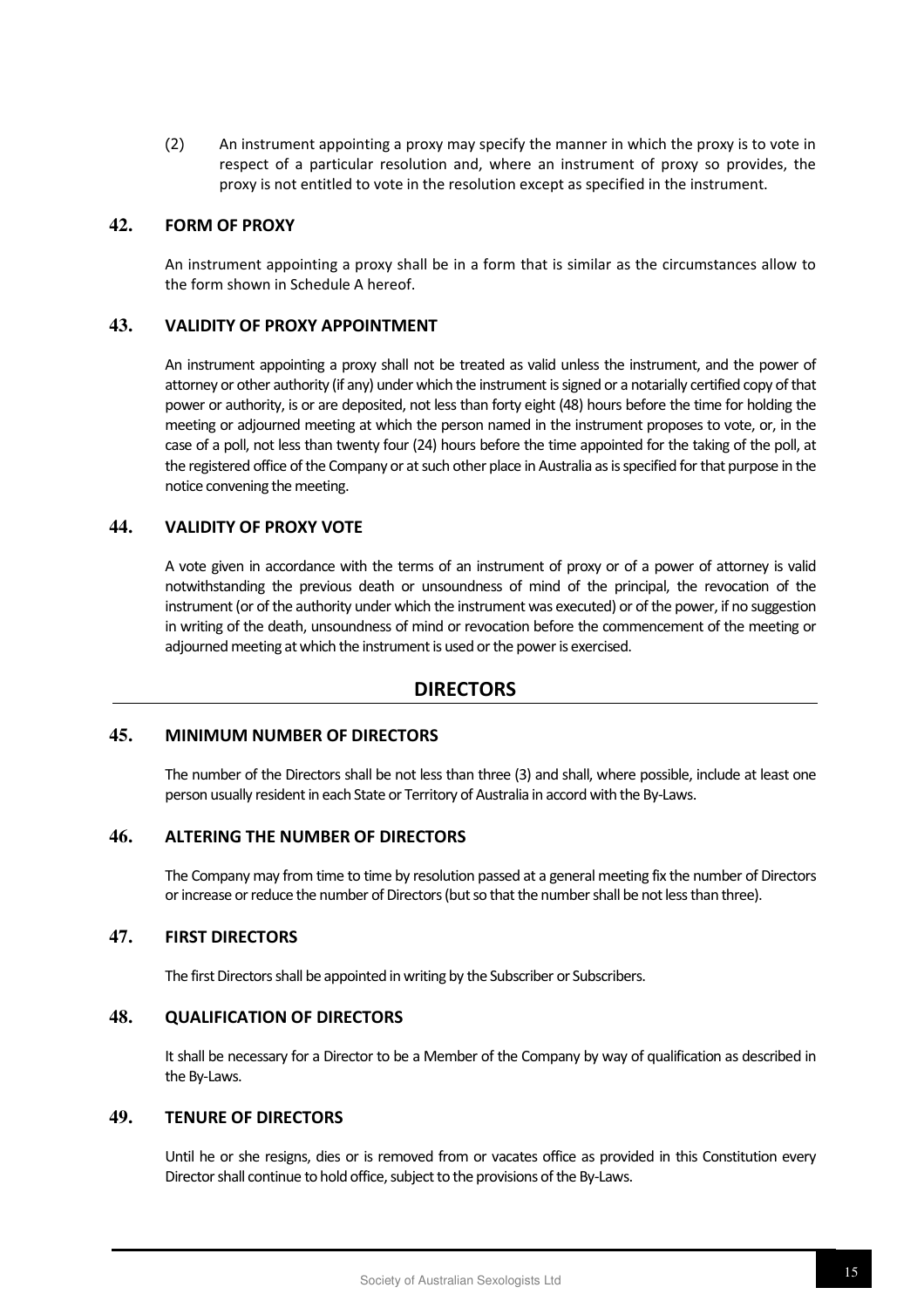# **50. APPOINTMENT OF DIRECTOR BY BOARD**

- (1) The Directors shall have power to:-
	- (a) appoint a new Director to fill any casual vacancy; and
	- (b) appoint additional Directors.
- (2) Any Director so appointed shall hold office only until the next following Annual General Meeting of the Company and shall then be eligible for election.

# **51. APPOINTMENT OF DIRECTOR BY MEMBERS**

The Members may at any time and from time to time by ordinary resolution:-

- (1) appoint a new Director to fill any casual vacancy;
- (2) appoint additional Directors.

# **52. CASUAL VACANCY OF DIRECTORS**

In the event of a vacancy or vacancies in the office of a Director or offices of Directors, the remaining Directors may act but, if the number of remaining Directors is not sufficient to constitute a quorum at a meeting of Directors, they may act only for the purpose of increasing the number of Directors to a number sufficient to constitute such a quorum or of convening a meeting of the Company's Members for that purpose.

#### **53. DEFECTS IN APPOINTMENT OF DIRECTORS**

All acts done by any meeting of the Directors or of a committee of Directors or by any person acting as a Director are, notwithstanding that it is afterwards discovered that there was some defect in the appointment of a person to be a Director or a member of the committee, or to act as, a Director, or that a person so appointed was disqualified, as valid as if the person had been duly appointed and was qualified to be a Director or to be a member of the committee.

# **54. APPOINTMENT OF A MANAGING DIRECTOR**

- (1) The Directors may from time to time appoint one or more of their number to the office of Managing Director for such period and on such terms as they think fit, and, subject to the terms of any agreement entered into in a particular case, may revoke any such appointment.
- (2) Any such appointment of a Managing Director automatically terminates if the appointee ceases from any cause to be a Director.

#### **55. POWERS OF MANAGING DIRECTOR**

- (1) The Directors may, upon such terms and conditions and with such restrictions and as they think fit, confer upon a Managing Director any of the powers exercisable by them.
- (2) Any powers so conferred may be concurrent with, or be to the exclusion of, the powers of the Directors.
- (3) The Directors may at any time withdraw or vary any of the powers so conferred on a Managing Director.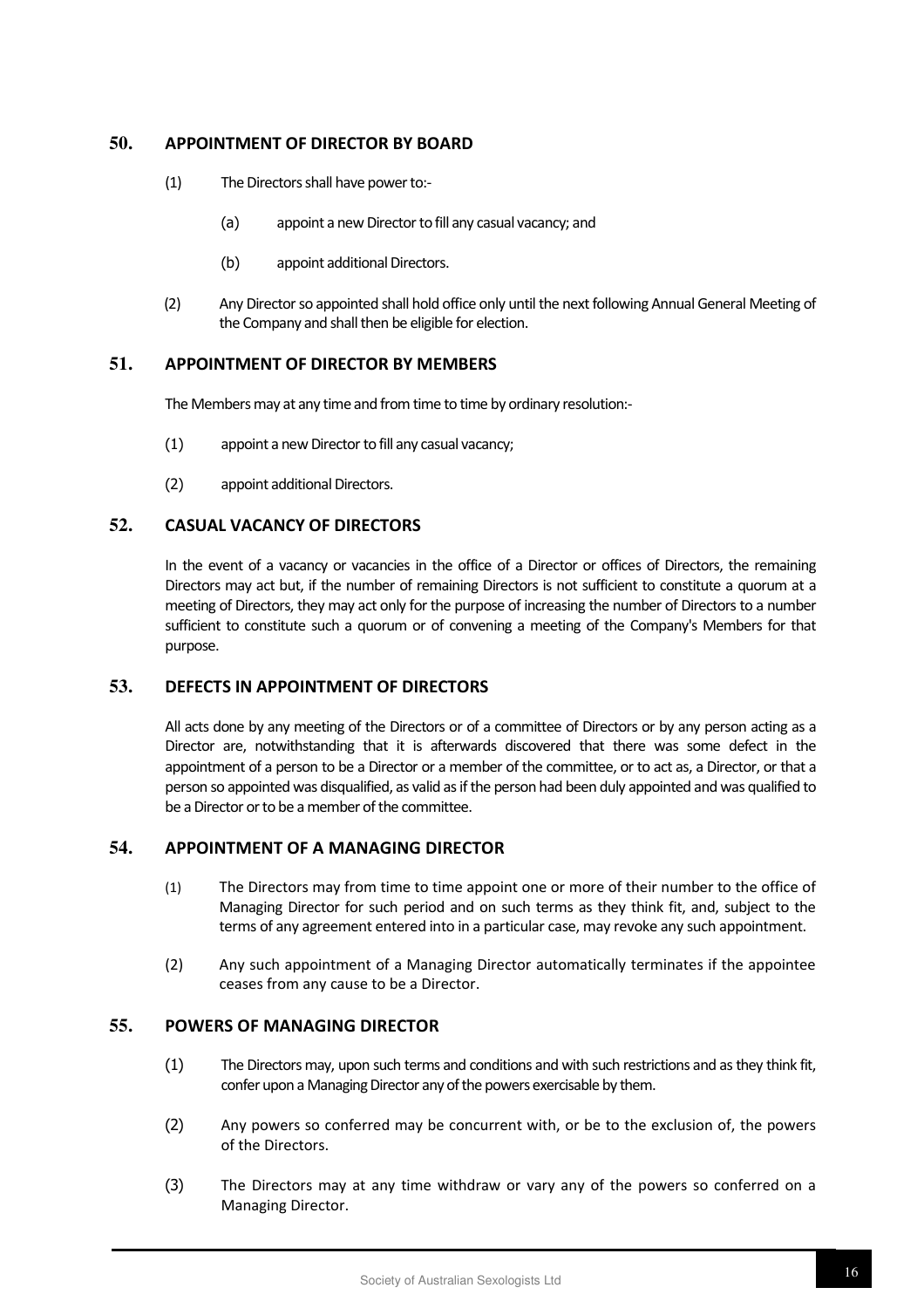## **56. APPOINTMENT OF AN ALTERNATE DIRECTOR**

- (1) A Director may, appoint a person (being a Member of the Company) to be an Alternate Director in his or her place during such period as he or she thinks fit.
- (2) An Alternate Director is entitled to notice of meetings of the Directors and, if the appointor is not present at such a meeting, is entitled to attend and vote in his or her stead.
- (3) An Alternate Director may exercise any powers that the appointor may exercise and the exercise of any such power by the Alternate Director shall be deemed to be the exercise of the power by the appointor.
- (4) An Alternate Director must be a member of the Company.
- (5) The appointment of an Alternate Director may be terminated at any time by the appointor notwithstanding that the period of the appointment of the Alternate Director has not expired, and terminates in any event if the appointor ceases to hold office as a Director.
- (6) An appointment, or the termination of an appointment, of an Alternate Director shall be effected by a notice in writing signed by the Director who makes or made the appointment and served on the Company.

# **57. REMOVAL OF A DIRECTOR**

The Members may at any time and from time to time, in accordance with the provisions of s 203D of the Act remove any Director provided that the total number of directors shall not at any time fall below the minimum fixed by this Constitution.

# **58. LOSS OF OFFICE**

In addition to the circumstances in which the office of a Director becomes vacant by virtue of the Act, the office of a Director becomes vacant if the Director:–

- (1) ceases to be a Financial Member of the Company
- (2) dies or becomes of unsound mind or a person whose person or estate is liable to be dealt with in any way under the law relating to mental health;
- (3) resigns from office by notice in writing to the Company;
- (4) is absent without the consent of the Directors from all meetings of the Directors held during a period of six (6) months;
- (5) without the consent of the Company in general meeting holds any other office of profit under the Company;
- (6) is directly or indirectly interested in any contract or proposed contract with the Company and fails to declare the nature of that interest as required by Article 65;
- (7) is expelled or suspended as a Member in accordance with Articles 19 or 20.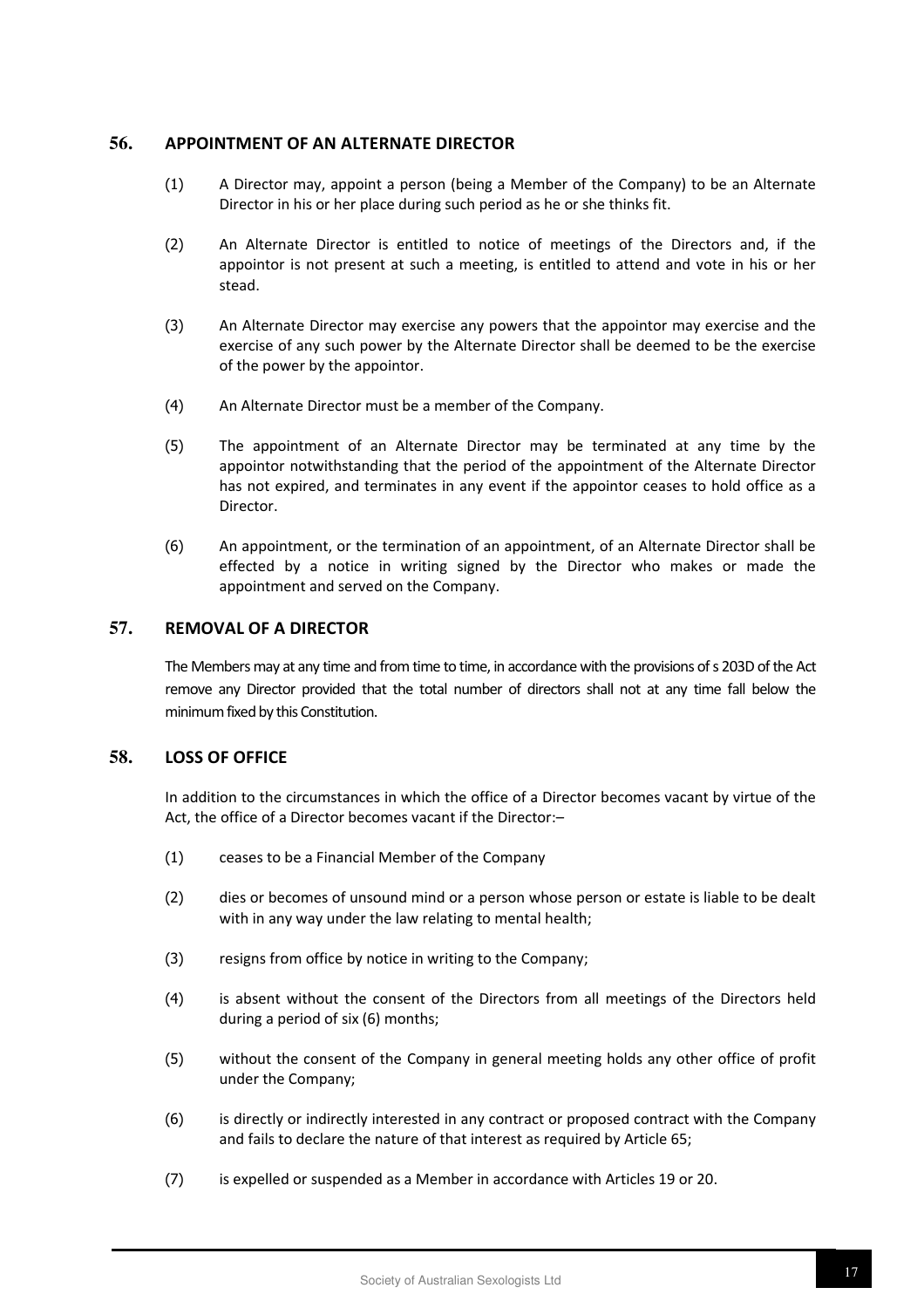# **59. REIMBURSEMENT OF EXPENSES**

A Director shall be entitled to receive:–

- (1) reimbursement of out-of-pocket expenses incurred in carrying out the duties of a director where the payment does not exceed the amount previously approved by the Board; or
- (2) payment for any service rendered to the Company in a professional or technical capacity where the provision of that service has the prior approval of the Board and the amount payable is approved by a resolution of the Board and is on reasonable commercial terms; or
- (3) payment as an employee of the Company where the terms of employment have been approved by resolution of the Board.

#### **60. POWERS OF DIRECTORS**

- (1) Subject to the Act and to any other provision of this Constitution, the business of the Company shall be managed by the Directors, who may pay all expenses incurred in promoting and forming the Company, and may exercise all such powers of the Company as are not, by the Act or by this Constitution, required to be exercised by the Company in meeting of the Company's Members.
- (2) Without limiting the generality of Article 60(1), the Board may exercise all the powers of the Company to borrow money, to charge any property or business of the Company and to issue debentures or give any other security for a debt, liability or obligation of the Company or of any other person.
- (3) All cheques, promissory notes, bankers drafts, bills of exchange and other negotiable instruments, and all receipts for money paid to the Company, shall be signed, drawn, accepted, endorsed or otherwise executed, as the case may be in such manner as the Board determine.

# **61. DELEGATION OF POWERS**

- (1) The Directors may delegate any of their powers to a committee or committees consisting of such of their number as they think fit.
- (2) A committee to which any powers have been so delegated shall exercise the powers delegated in accordance with any directions of the Directors and a power so exercised shall be deemed to have been exercised by the Directors.
- (3) The members of such a committee may elect one of their number as Chairman of their meetings.
- (4) Where such a meeting is held and:-
	- (a) a Chairman has not been elected as provided by Article 61(3); or
	- (b) the person so elected is not present within ten (10) minutes after the time appointed for the holding of the meeting or is unwilling to act for all or part of the meeting,

the members present shall elect one of their number to be Chairman of the meeting or part of it.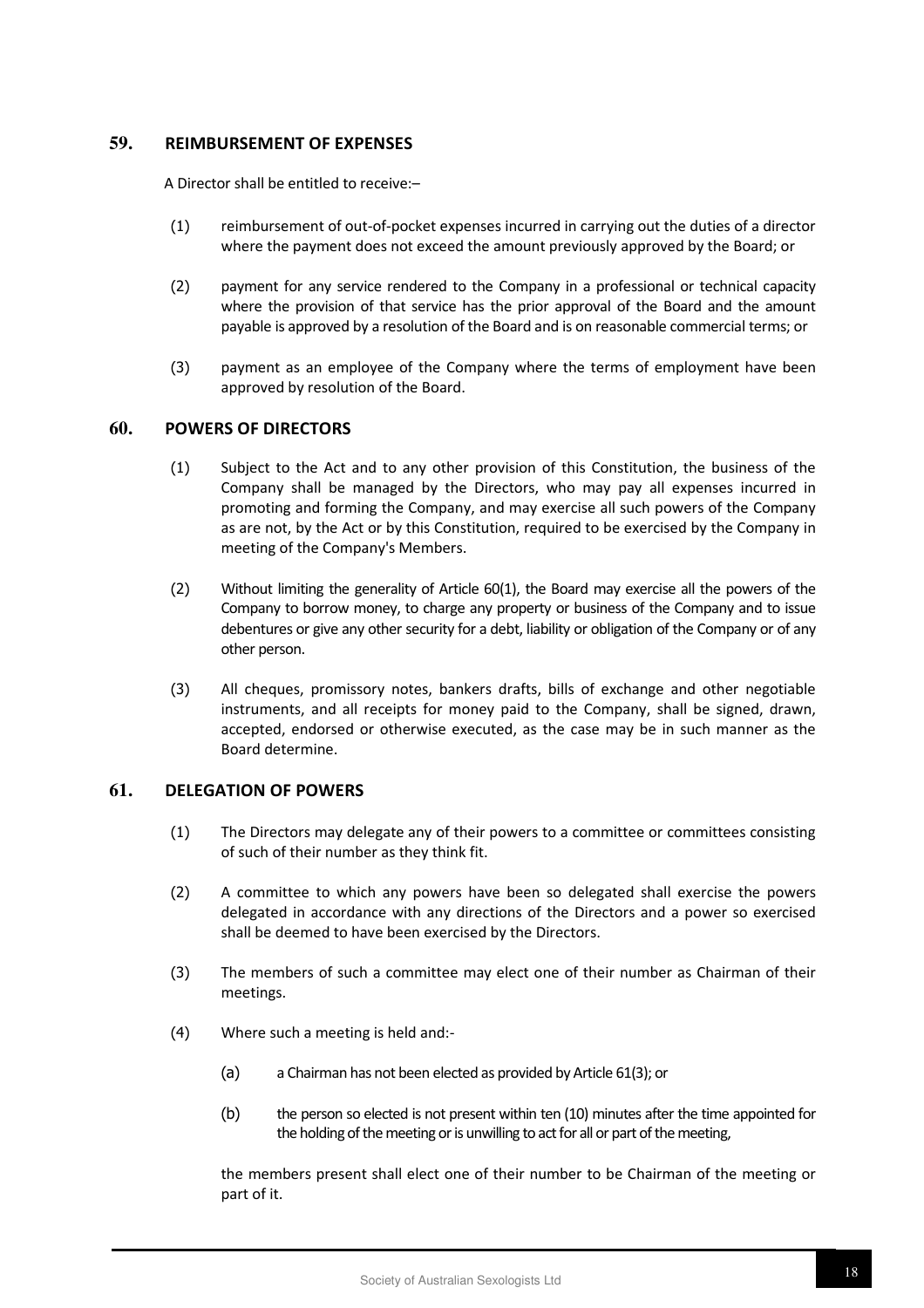- (5) A committee may meet and adjourn as it thinks proper.
- (6) Questions arising at a meeting of a committee shall be determined by a majority of votes of the members present and voting.
- (7) In the case of an equality of votes, the Chairman shall have a casting vote in addition to any vote the Chairman may have in the capacity as a committee member.

#### **62. DUTIES OF DIRECTORS**

- (1) A Director shall act consistently with the statutory duties of Officers as provided in the Act and with the common law duties imposed on Directors.
- (2) Notwithstanding the provisions of Article 62(1), where the Company is a wholly-owned subsidiary of a body corporate, a Director of the Company is hereby authorised to act in good faith in the best interests of the holding company.
- (3) Where a Director acts in accordance with Article 62(2), that Director shall be taken to have acted in the best interests of the Company despite the Director having acted in the best interests of the holding company provided that the Company is not insolvent at the time the Director acts and does not become insolvent because of the Director's act.

# **63. MATERIAL PERSONAL INTERESTS**

- (1) Every Director shall observe the provisions of Section 191 of the Act relating to the disclosure of the interest of Directors in contracts or proposed contracts with the Company or of any office or property held by Directors which might create duties or interests in conflict with their duties or interests as Directors. It shall be permissible for a Director to give the other Directors a standing notice about a material personal interest provided such standing notice is given in accordance with Section 192 of the Act.
- (2) If a Director has a material personal interest which requires disclosure under the Act, the disclosure must be made before the Directors vote on any resolution which deals directly or indirectly with the material personal interest.
- (3) Where a Director has disclosed his material personal interest in a matter:–
	- (a) the Director at any meeting of Directors at which such matter is to be considered shall not be entitled to be present while the matter is being considered at the meeting nor to vote on any matter pertaining to the matter unless:–
		- (i) those Directors who do not have a material personal interest in the matter have passed a resolution that:–
			- (A) identifies the Director, the nature and extent of the Director's interest in the matter and its relation to the affairs of the Company; and
			- (B) states that those Directors are satisfied that the interest should not disqualify the Director from voting or being present; or
		- (ii) the interested Director has obtained a declaration or order made by the Australian Securities and Investments Commission or its successor which entitles the Director to be present and to vote;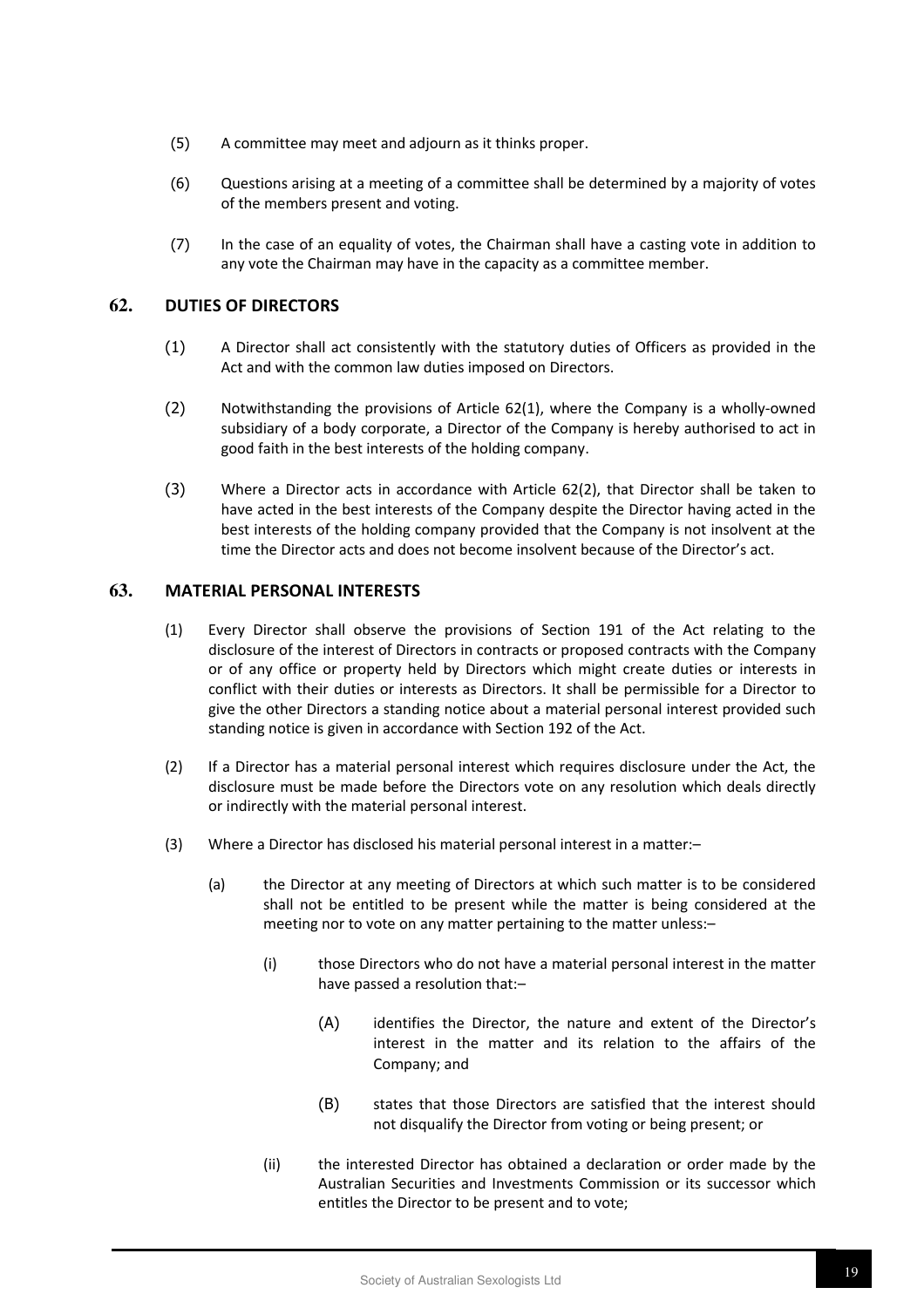- (b) if the matter is approved by the Directors, that matter may proceed, notwithstanding the Director's conflict;
- (c) the Director shall not be liable to account to the Company for any profit realised by any such transaction;
- (d) any contract or arrangement entered into by or on behalf of the Company in which any Director shall be in any way interested cannot be avoided by the Company on the grounds of the interest of the Director in the contract or arrangement.
- (4) Provided the Director observes the provisions of sections 191 and 195 of the Act, no Director shall be disqualified by his office from contracting or entering into any arrangement with the Company either as vendor, purchaser or otherwise.

# **MEETINGS OF DIRECTORS**

# **64. FREQUENCY OF BOARD MEETINGS**

The Board of Directors may meet together for the despatch of business and adjourn and otherwise regulate its meetings as it thinks fit and determine the quorum necessary for the transaction of business.

# **65. CONVENING BOARD MEETINGS**

The Board of Directors may at any time, and a Secretary shall on the requisition of a Director, convene a meeting of the Directors.

#### **66. NOTICE OF BOARD MEETINGS**

Reasonable notice in the circumstances must be given of all Board meetings unless all Directors consent to waive the requirement for notice of a Board meeting.

# **67. QUORUM FOR BOARD MEETINGS**

- (1) Unless the By-Laws provide otherwise, the quorum for a meeting of Directors is one half (50%) of Directors, provided that each such person is a Director or an Alternate Director and is entitled under the Act to vote on a motion that may be moved at that meeting.
- (2) An Alternate Director shall be counted in a quorum if present as an Alternate Director.
- (3) The quorum must be present at all times during a meeting of Directors.

#### **68. CHAIRMAN OF BOARD MEETINGS**

- (4) The Directors shall elect one of their number as Chairman and another of their number as Deputy Chairman of its meetings and determine the period for which such Chairman or Deputy Chairman is to hold office.
- (5) Where a meeting of the Directors is held and:-
	- (a) a Chairman or Deputy Chairman has not been elected as provided by Article 68(1); or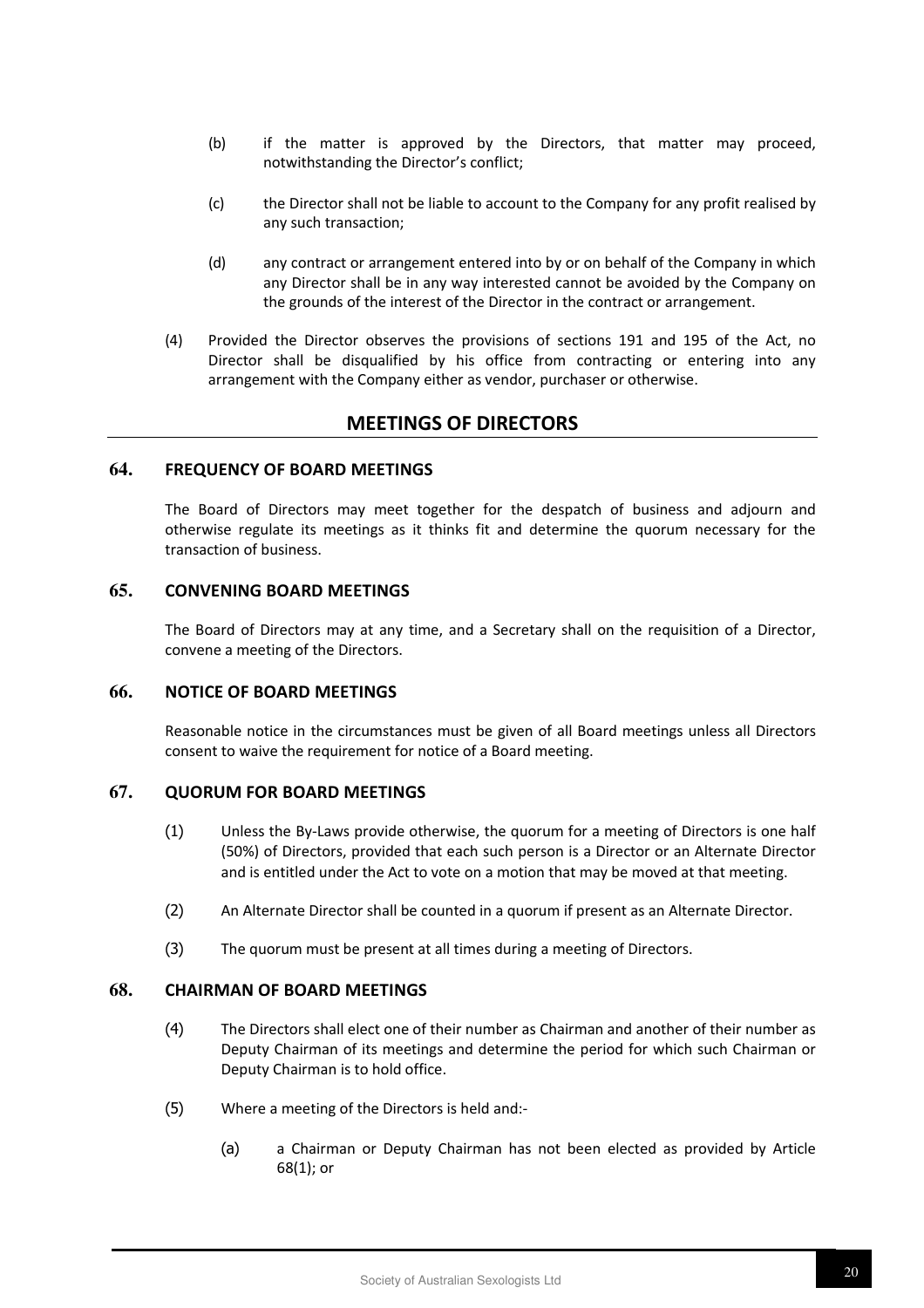(b) the person so elected is not present within ten (10) minutes after the time appointed for the holding of the meeting or is unwilling to act for all or part of the meeting,

the Directors present shall elect one of their number to be Chairman of such meeting or part of it.

#### **69. VOTING AT BOARD MEETINGS**

- (1) Subject to this Constitution, questions arising at a meeting of Directors shall be decided by a majority of votes of Directors present and voting and any such decision shall for all purposes be deemed a decision of the Directors.
- (2) Unless provided otherwise, each Director is entitled to cast one (1) vote on each matter for determination.
- (3) Any Director may require voting to take place by secret ballet.

# **70. VOTING DEADLOCK**

In the case of a deadlock in the voting on a particular motion:–

- (1) the Chairman of the meeting shall have a casting vote in addition to any vote the Chairman may have in the capacity as a Director; and
- (2) the motion will be carried.

#### **71. VIRTUAL MEETINGS OF DIRECTORS**

- (1) A meeting of Directors may be called or held using any form of technology.
- (2) For the purposes of this Constitution, the contemporaneous linking together by an instantaneous communication device of a number of Directors not less than the quorum, whether or not any one or more of the Directors is out of Australia, shall be deemed to constitute a meeting of the Directors and all the provisions of this Constitution as to meetings of the Directors shall apply to any such meeting held by an instantaneous communication device so long as the following conditions are met:-
	- (a) all the Directors for the time being entitled to receive notice of the meeting of Directors (including any alternate for any Director) shall be entitled to notice of a meeting held by an instantaneous communication device and to be linked by an instantaneous communication device for the purpose of such meeting. Notice of any such meeting shall be given on the instantaneous communication device or in any other manner permitted by this Constitution; and
	- (b) each of the Directors taking part in the meeting by an instantaneous communication device must be able to hear, and communicate with, each other Directors taking part at all times during the meeting.
- (3) A Director may not leave a meeting held by an instantaneous communication device by disconnecting their instantaneous communication device unless previous express notification has been communicated to the Chairman of the meeting of his or her intention to leave the meeting and a Director shall be conclusively presumed to have been present and to have formed part of the quorum at all times during such a meeting until such notified time of leaving the meeting.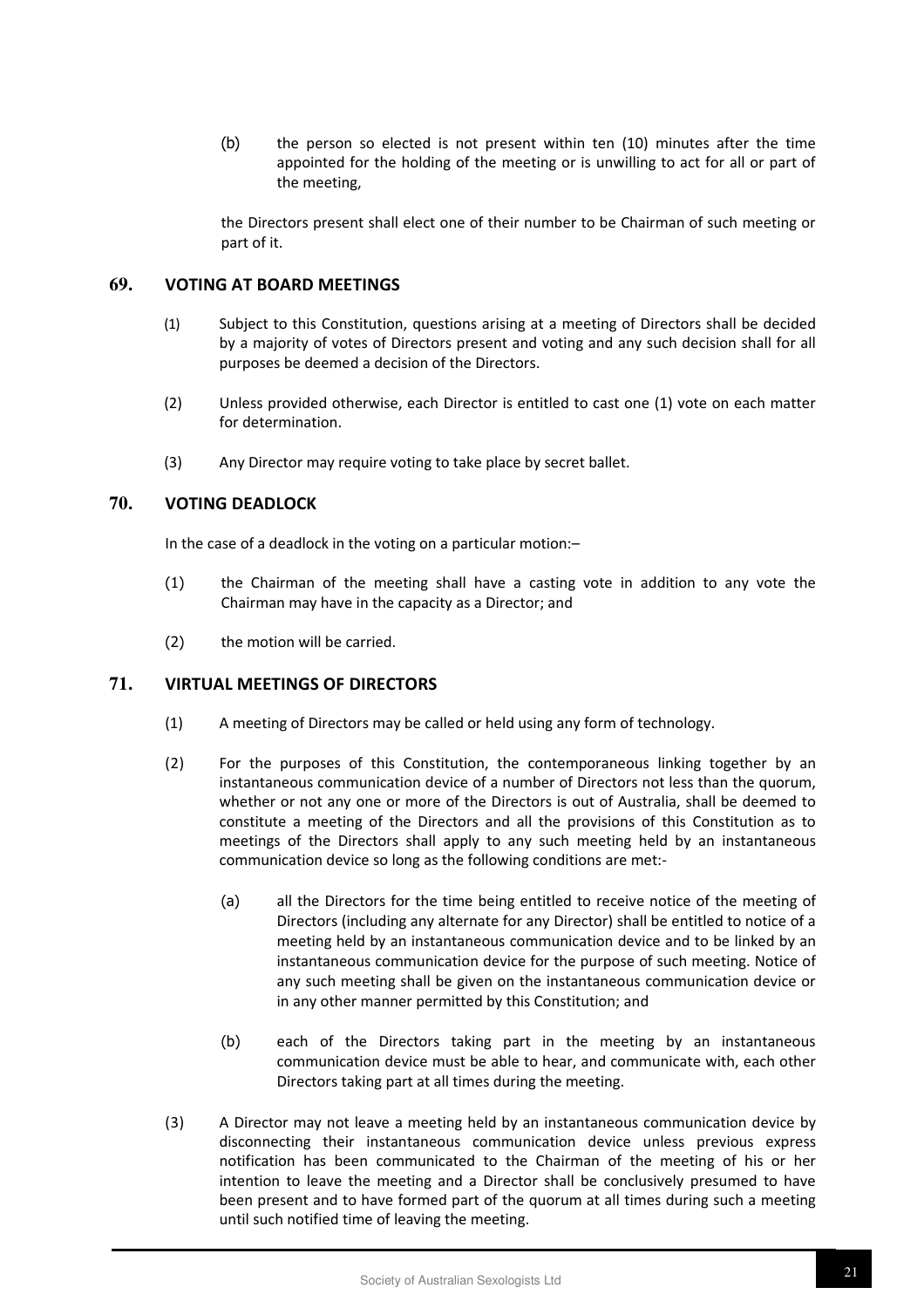- (4) A record of the proceedings at meetings held by an instantaneous communication device shall be sufficient evidence of such proceeding and of the observance of all necessary formalities if certified as a correct minute by the Chairman of the meeting.
- (5) For the purpose of this Article "instantaneous communication device" shall include telephone, television or any other audio and/or visual device which permits instantaneous communication.

#### **72. PASSING RESOLUTIONS WITHOUT MEETINGS**

If all the Directors entitled to vote on a resolution have signed a document containing a statement that they are in favour of a resolution of the Directors in terms set out in the document, a resolution in those terms shall be deemed to have been passed at a meeting of the Directors held on the day on which the document was signed and at the time at which the document was last signed by a Director or, if the Directors signed the document on different days, on the day on which, and at the time at which, the document was last signed by a Director.

#### **73. DEEMED RESOLUTION**

For the purposes of Article 72, two or more separate documents containing statements in identical terms each of which is signed by one or more Directors shall together be deemed to constitute one document containing a statement in those terms signed by those Directors on the respective days on which they signed the separate document.

# **OTHER OFFICERS**

#### **74. COMPANY SECRETARY**

A Company Secretary holds office on such terms and conditions, as to remuneration and otherwise, as the Directors determine.

## **75. MINUTE SECRETARY**

A Minute Secretary holds office on such terms and conditions, as to remuneration and otherwise, as the Directors determine.

# **INSURANCE AND INDEMNITY OF APPLICABLE PERSONS**

#### **76. APPLICABLE PERSONS**

The provisions of Articles 77, 78, 79 and 80 shall apply to Applicable Persons, which expression shall include:–

- (1) every person who is or has been an Officer of the Company;
- (2) every person who is or has been an Officer of a Related Body Corporate of the Company;
- (3) if the Directors determine, an employee or former employee of the Company or a Related Body Corporate of the Company;
- (4) if the Directors determine and to the extent permitted under the Act, an auditor or former auditor of the Company or a Related Body Corporate of the Company.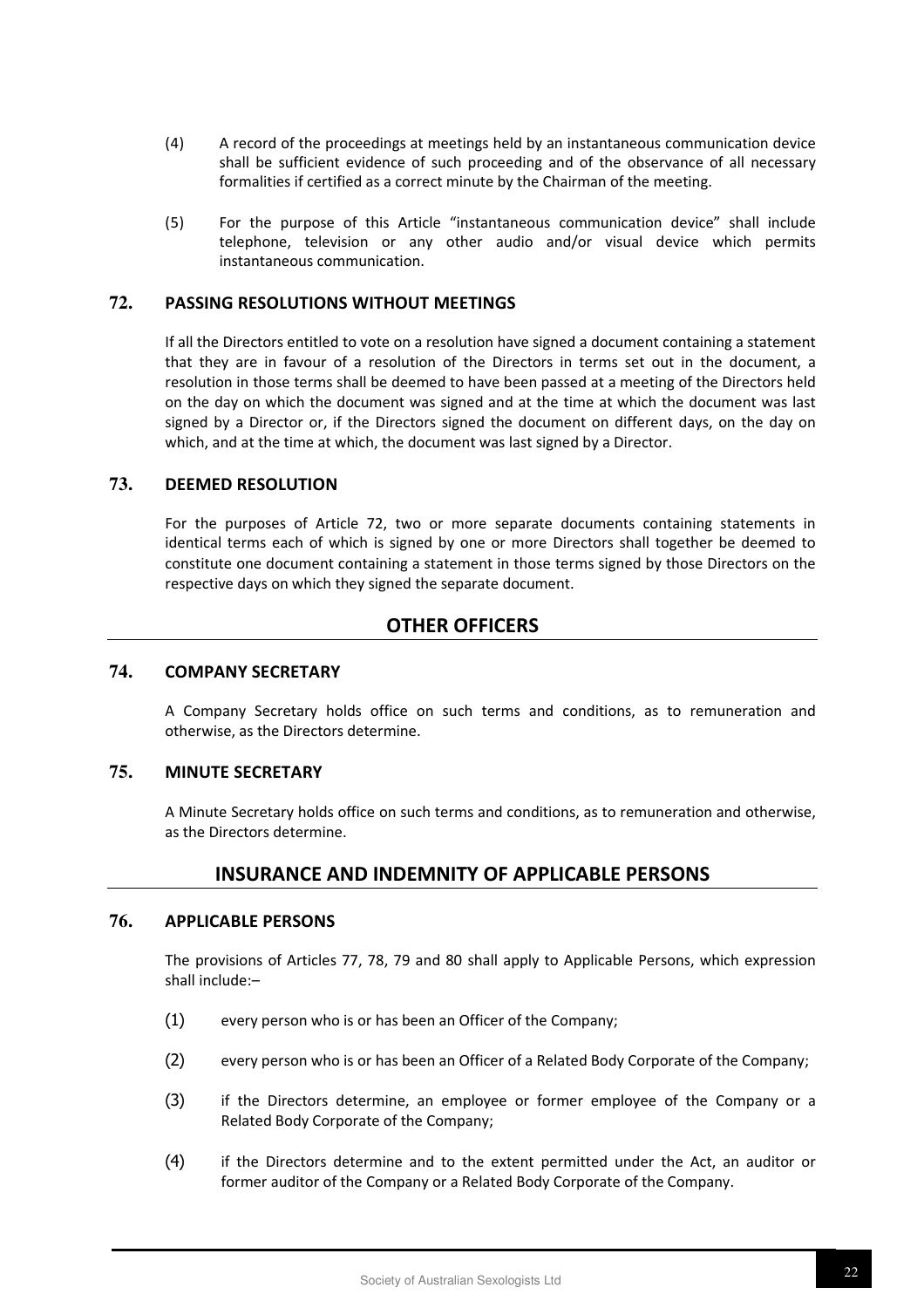# **77. INSURANCE**

- (1) To the extent permitted under the Act, the Company may pay, or agree to pay, a premium in respect of a contract insuring any one or more Applicable Persons against any liability incurred by the Applicable Person PROVIDED THAT the liability does not arise out of conduct involving:–
	- (a) a wilful breach of duty in relation to the Company or a Related Body Corporate of the Company; or
	- (b) a contravention of section 182 or 183 of the Act.
- (2) To the extent permitted under the Act, the Company may pay, or agree to pay, an Applicable Person for costs and expenses incurred by that Applicable Person in defending proceedings, whatever the outcome of the proceedings.

# **78. INDEMNITY**

- (1) The Company does not exempt an Applicable Person from a liability to the Company incurred in their capacity as an Applicable Person.
- (2) To the extent permitted by the Act, the Company indemnifies any Applicable Person against non-legal costs incurred as an Applicable Person except:–
	- (a) for a liability owed to the Company or a Related Body Corporate of the Company;
	- (b) for a liability for a pecuniary penalty order under section 1317G or compensation order under section 1317H or section 1317HA of the Act;
	- (c) for a liability owed to a third party arising out of conduct involving a lack of good faith.
- (3) To the extent permitted by the Act, the Company indemnifies any Applicable Person against legal costs incurred in defending an action for a liability incurred as an Applicable Person except:–
	- (a) in defending or resisting proceedings in which the Applicable Person is found to have a liability for which they could not be indemnified under Article 79(2); or
	- (b) in defending or resisting criminal proceedings in which the Applicable Person is found guilty; or
	- (c) in defending or resisting proceedings brought by the Australian Securities and Investments Commission (and any of its successors) or a liquidator for a court order if the grounds for making the order are found by a court to have been established; or
	- (d) in connection with proceedings for relief to the Applicable Person under the Act in which the Court denies relief.
- (4) Where the costs and expenses incurred by an Applicable Person under Articles 76(1), 76(2) or 76(3) are recovered by the Company under an insurance policy taken out or paid for by the Company pursuant to Article 77, the extent of the indemnification of an Applicable Person shall be reduced accordingly.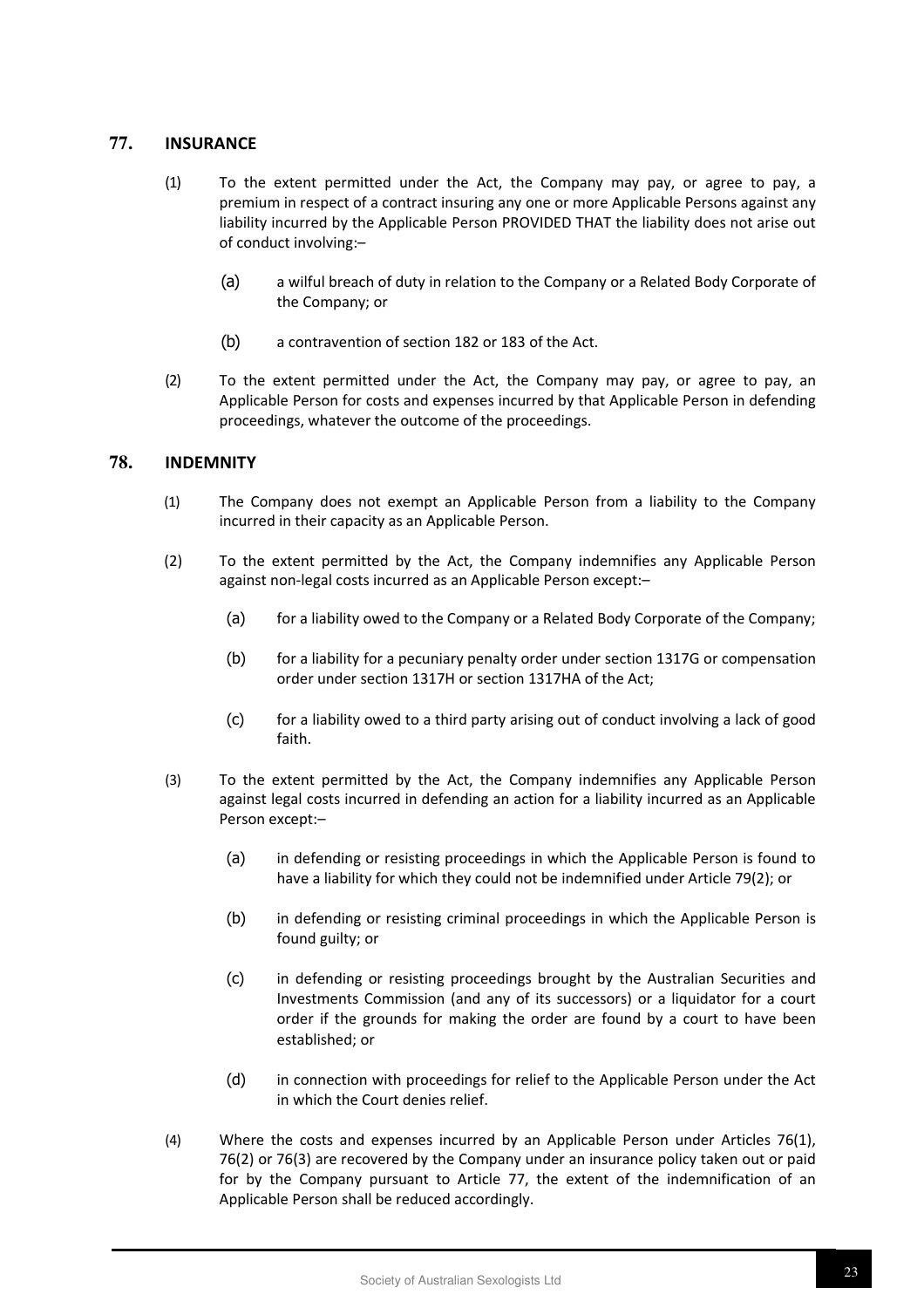# **79. LOAN TO AN APPLICABLE PERSON**

- (1) To the extent permitted by the Act, the Directors may give a loan or advance to an Applicable Person to assist with the payment of costs and expenses of the Applicable Person which may be incurred under Article 78, where, in the opinion of the Directors, the costs and expenses are likely to become an amount for which the Company may become liable.
- (2) If, upon a determination of the proceedings, the costs and expenses for which the loan or advance was given are not the liability of the Company, the loan or advance given to the Applicable Person shall be recoverable according to the terms of the loan or advance.

# **80. DEFINITION OF "PROCEEDINGS"**

In Articles 76, 77 and 78, the term "proceedings" means any proceedings and any appeal in relation to any proceedings, whether civil or criminal, being proceedings in which it is alleged that the Applicable Person has done or omitted to do some act, matter or thing in his or her capacity under which the person has become an Applicable Person (including proceedings alleging that the Applicable Person was guilty of negligence, default, breach of trust or breach of duty in relation to the Company or a Related Body Corporate).

# **ADMINISTRATION**

# **81. NOTICES**

- (1) A notice may be given by the Company to any Member either:-
	- (a) by serving it on him or her personally;
	- (b) by sending it by post to him or her at their address as shown in the Register or to the Service Address supplied by him or her to the Company for the giving of notices.
- (2) Where a notice is sent by:–
	- (a) post, service of the notice shall be deemed to be effective by properly addressing, prepaying and posting a letter containing the notice, and to have been effected, in the case of a notice of a Member, on the day after the date of its posting and, in any other case, at the time at which the letter would be delivered in the ordinary course of post.
	- (b) by facsimile transmission, service of the notice shall be deemed to be effected within twenty four (24) hours of the transmission, unless the Company receives notification that the transmission was not successful.
	- (c) by electronic transmission, service of the notice shall be deemed to be effected within twenty four (24) hours of the transmission, unless the Company receives notification that the transmission was not successful.

# **82. MINUTES**

The Directors will cause records of:-

(1) all proceedings and resolutions of meetings of the Company's Members;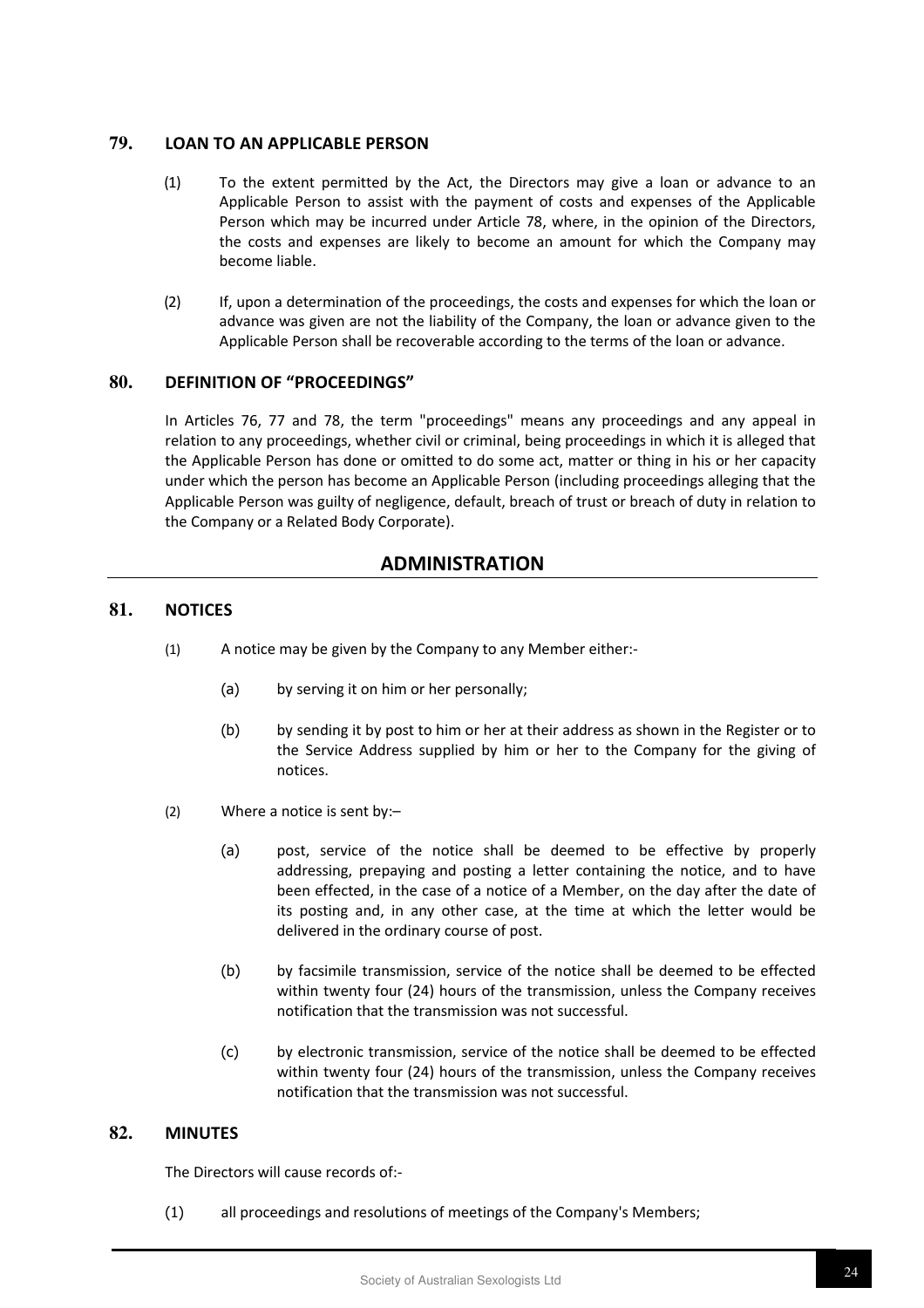- (2) all proceedings and resolutions of meetings of the Directors, including meetings of a committee of Directors;
- (3) resolutions passed by Members without a meeting;
- (4) resolutions passed by Directors without a meeting,

to be duly entered into the records kept for that purpose in accordance with the Act.

#### **83. EVIDENTIARY STANDING OF MINUTES**

A minute recorded and signed in accordance with the Act is evidence of the proceeding, resolution or declaration to which it relates, unless the contrary is proved.

# **84. INSPECTION OF MINUTE BOOKS**

Records containing the minutes of the Company's Members and resolutions passed by Members without a meeting will be open for inspection by any Member for a nominal fee as specified in the By-Laws.

#### **85. INSPECTION OF ACCOUNTING RECORDS AND OTHER DOCUMENTS**

Subject to the Act, the Directors shall determine whether and to what extent, and at what time and places and under what conditions, the accounting records and other documents of the Company or any of them will be open to the inspection of Members other than Directors, and a Member other than a Director does not have the right to inspect any document of the Company except as provided by law or authorised by the Directors or by the Company in meeting of the Company's Members.

## **86. EXECUTION OF DOCUMENTS**

- (1) The Company may have a Seal, known as the common seal, on which its name, its Australian Company Number and the words "Common Seal" are engraved.
- (2) If the Company has a seal the Directors shall provide for the safe custody of the Seal.
- (3) The Seal shall be used only by the authority of the Directors, or of a committee of the Directors authorised by the Directors to authorise the use of the Seal.
- (4) The Company may execute a document by affixing the Seal to the document where the fixing of the Seal is witnessed by:-
	- (a) two Directors; or
	- (b) one Director and one Secretary; or
	- (c) one Director and another person appointed by the Directors for that purpose.

The signature of such persons may be affixed to the document by manual, autographic or mechanical means.

- (5) The Company may execute a document without using a seal if the document is signed by:-
	- (a) two Directors; or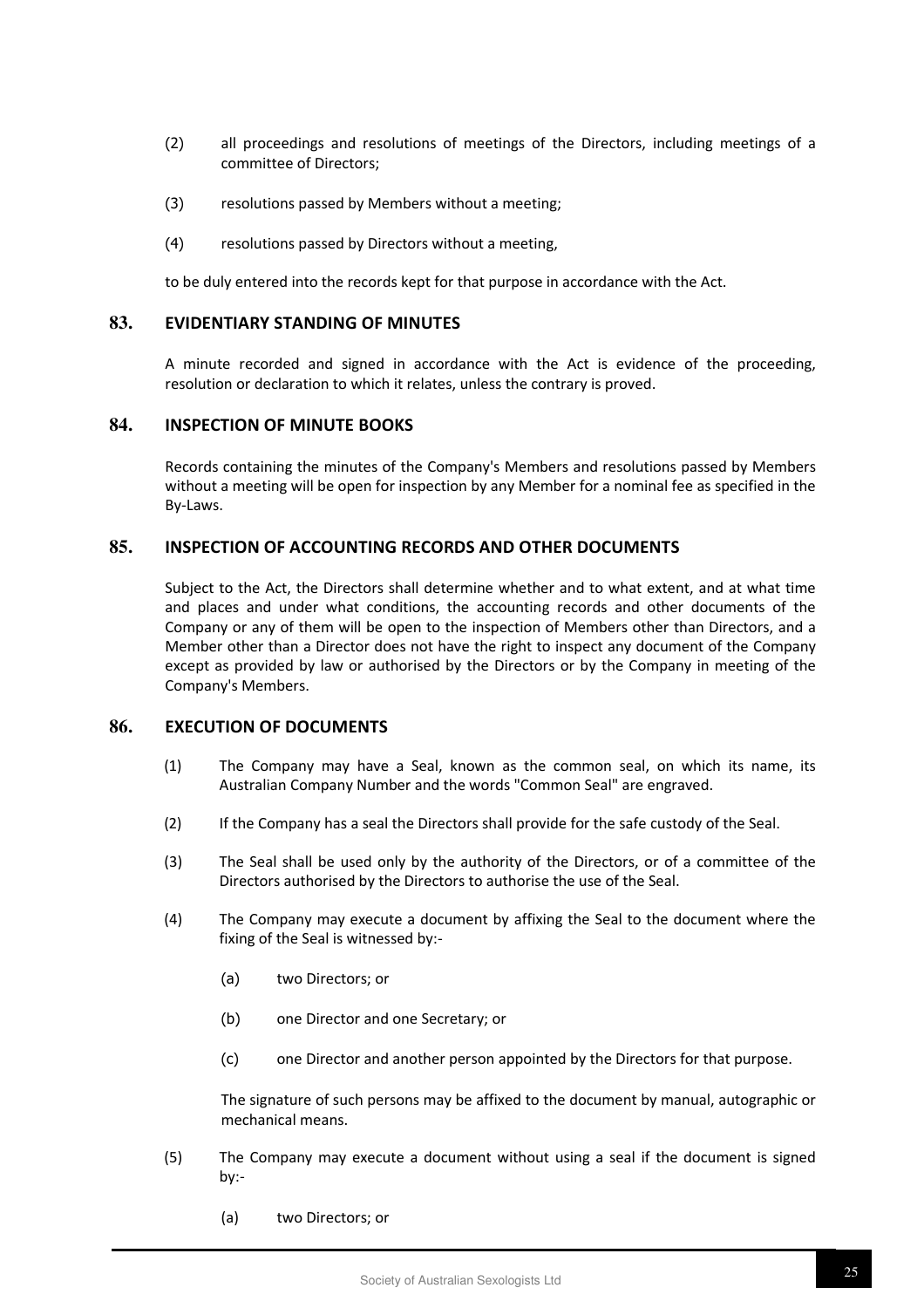- (b) one Director and one Secretary; or
- (c) one Director and another person appointed by the Directors for that purpose.

The signature of such persons may be affixed to the document by manual, autographic or mechanical means.

(6) A facsimile signature may not be affixed to a document unless the auditors, internal auditors or bankers of the Company have reported to the Board in writing that the document may be sealed in that manner.

#### **87. CREATION, AMENDMENT AND REPEAL OF BY-LAWS**

The Board has power to make By-Laws concerning membership application and qualification for membership of the Company and any other matter which the Board believes suitable for including in such By-Laws.

#### **88. AMENDMENT OF CONSTITUTION**

The Company may only alter this Constitution by special resolution passed at a general meeting of the Members.

# **FINANCIAL MATTERS**

#### **89. ACCOUNTS**

The Directors will cause to be kept proper books of account in which will be kept true and complete accounts of the affairs and transactions of the Company. Proper books will not be deemed to be kept unless the books give a true and fair view of the state of the Company's affairs and explain its transactions.

## **90. DIRECTORS' APPROVAL OF FINANCIAL TRANSACTIONS**

In additional to the requirements of Article 89, the Company shall cause to be brought into being a schedule detailing all financial transactions for review by the Board. Such document shall be tabled at every Board meeting for retrospective approval by the Directors of all transactions occurring since the previous Board meeting. The outcome of this review shall be specifically recorded in the Minutes of the Board in pursuant to Article 82.

#### **91. AUDIT**

- (1) The provisions in this Article 91 shall apply to the Company unless the Company is a Small Company or is otherwise exempted under the Act from the requirement to be audited.
- (2) When required, a registered company auditor must be appointed. No appointment of an auditor shall be effective unless the auditor has first tendered to the Company a signed consent to so act.
- (3) The auditor must not be an officer of the Company.
- (4) When required by the Act, the first auditor shall be appointed within one (1) month of the registration of the Company by:–
	- (a) the Directors; or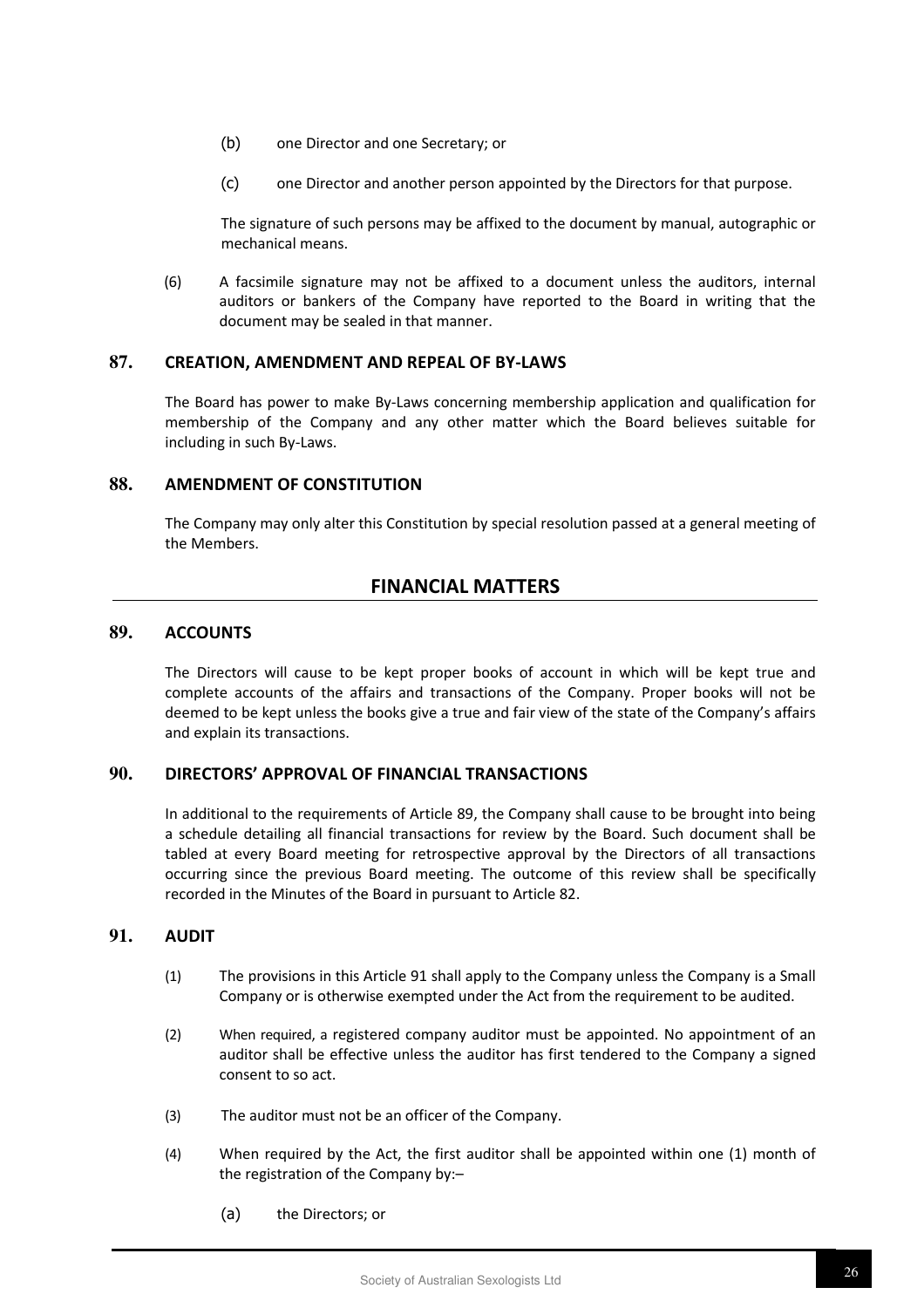(b) the Members,

and shall hold office until the first Annual General Meeting of the Company.

- (5) When required by the Act, the Company must:–
	- (a) at its first Annual General Meeting appoint an auditor; and
	- (b) at each subsequent Annual General Meeting, if there is a vacancy in the office of auditor, appoint an auditor to fill the vacancy.
- (6) An auditor appointed pursuant to Article 91(5) shall hold office until resignation or removal from office or until the auditor is not capable of acting as auditor for any reason.
- (7) An auditor may be removed by resolution passed at a General Meeting.
- (8) Where an auditor resigns in accordance with Article 91(6) or is removed in accordance with Article 91(7), the Board may appoint another person to be the auditor.
- (9) The auditor appointed pursuant to Article 91(8) shall remain as auditor until the next Annual General Meeting, whereupon his appointment shall be subject to the ratification or otherwise of the Members.

# **92. APPLICATION OF INCOME AND PROPERTY**

- (1) The income and property of the Company however derived will be applied solely towards the promotion of the objects of the Company as set out in this Constitution, and no portion of the income or the property of the Company will be paid or transferred directly or indirectly by way of dividend, bonus or otherwise by way of profit to Members of the Company.
- (2) Nothing in this Constitution shall prevent the payment in good faith:–
	- (a) of the payments contained in Article 59 hereof;
	- (b) payment of insurance premiums to the extent permitted by the Act; and
	- (c) indemnification to the extent permitted by the Act and this Constitution.

# **93. DIVIDENDS AND RESERVES**

The payment of dividends or other distributions to Members shall be strictly forbidden.

#### **94. REVOCATION OF DEDUCTIBLE GIFT RECIPIENT STATUS**

In the event that the Company is endorsed as a deductible gift recipient and subsequently, the endorsement of the Company as a deductible gift recipient is revoked, the following shall be transferred to another organisation to which income tax deductible gifts can be made – any surplus:

- (1) gifts of money or property for the principal purpose of the Company;
- (2) contributions made in relation to an eligible fundraising event held for the principal purpose of the Company, and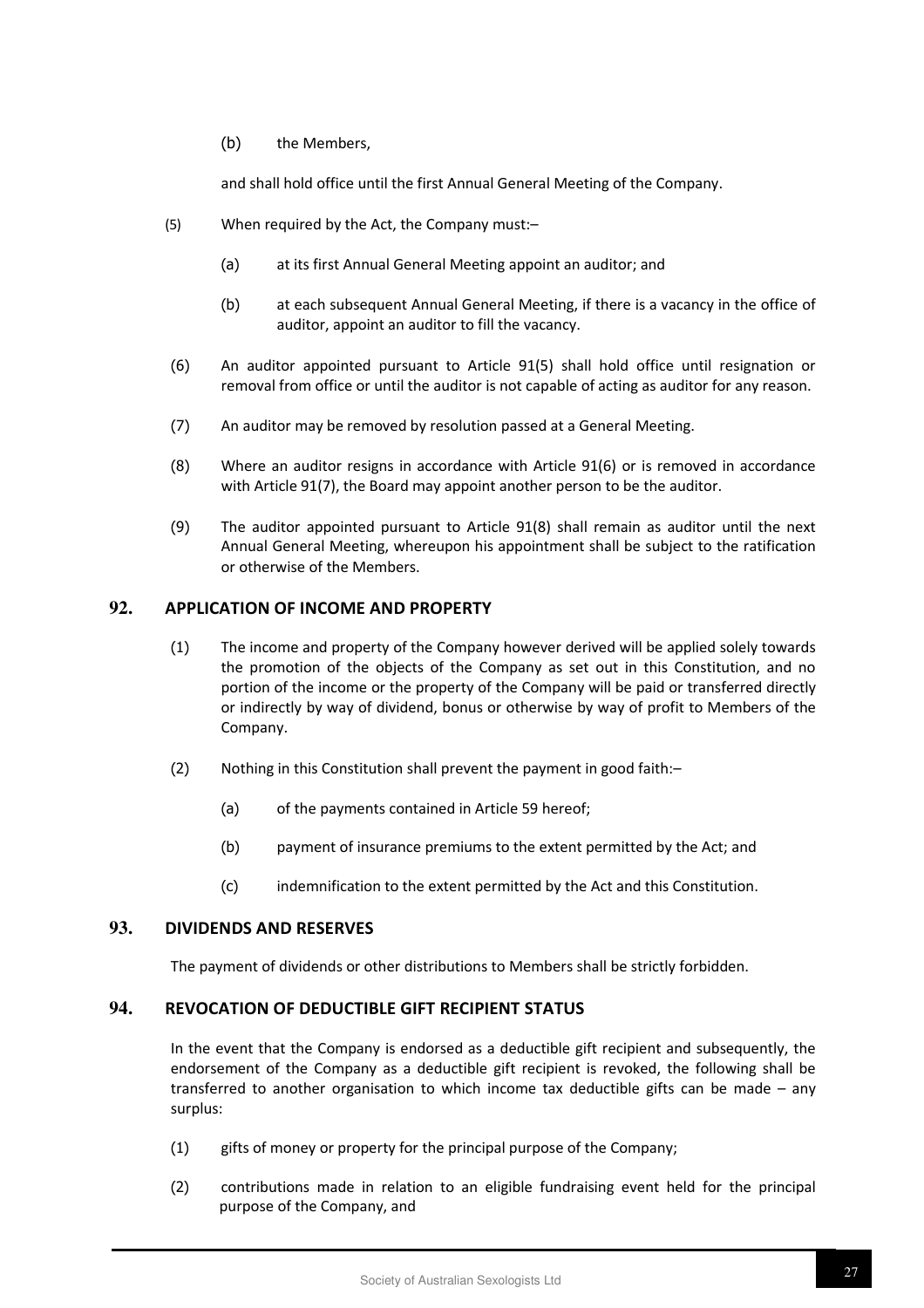(3) money received by the company because of such gifts and contributions

# **WINDING UP**

## **95. PROCEDURE**

The Company may be dissolved by a special resolution of Members at a meeting of the Company Members.

# **96. CONTRIBUTION OF MEMBERS ON WINDING UP**

Every Member of the Company undertakes to contribute to the assets of the Company in the event of the Company being wound up while he or she is a Member, or within one year of ceasing to be a Member such amount as may be required not exceeding one dollar (\$1.00), for the payment of the debts and liabilities of the Company contracted whilst the Member or past Member as the case may be was a Member of the Company, and the costs charges and expenses of winding up and for the adjustment of the rights of the contributors amongst themselves.

# **97. DISTRIBUTION OF PROPERTY ON WINDING UP**

In the event of the Company being wound up, any surplus assets remaining after the payment of the Company's liabilities shall be transferred to another organisation with similar objects to which income tax deductible gifts can be made.

The persons whose details are shown below are the persons specified in the application for the Company's registration as persons who consent to become Members of the Company and who have agreed to the terms of the foregoing Constitution.

#### **Full names of Subscribers**

Suzanne Barr Unit 2, 101 Apartments, 101 Sherwood Road TOOWONG QLD 4066.

Lynda Maree Carlyle 2 Denise Close, ROWVILLE VIC 3178

Christopher Andrew Fox 154 Johnston Street, COLLINGWOOD VIC 3066

Lisa Grant 3/2 Eldridge Crescent GARRAN ACT 2605

Jocelyn Margaret Klug 306 Stanley Terrace, TARINGA QLD 4068

Tanya Koens Address: 7/85 Alice Street NEWTOWN NSW 2042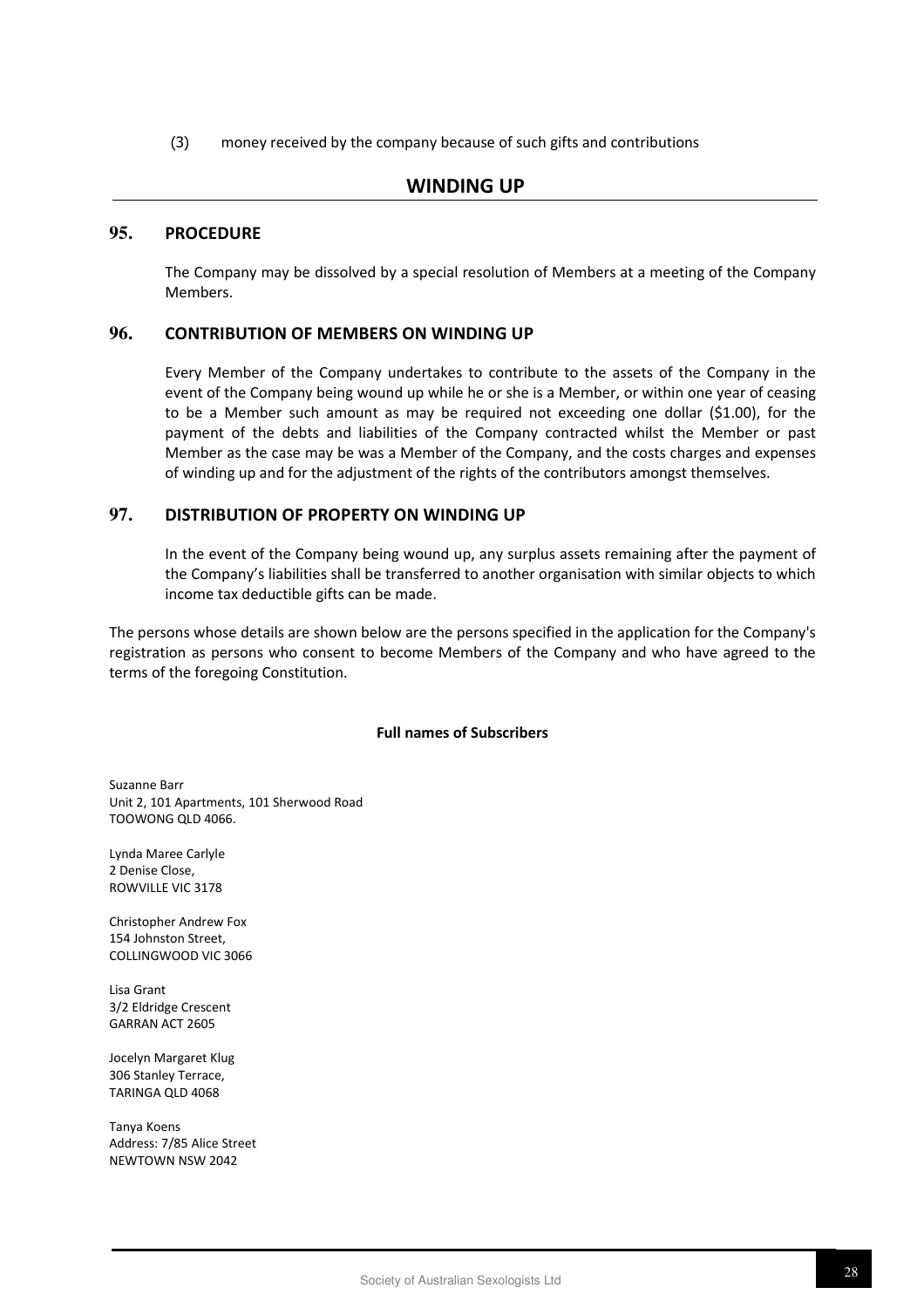Shane Michael O'Dea 18 Prince George Parade COLONEL LIGHT GARDENS SA 5041

Margaret Juliet Redelman 13/17A Cooper Park Road BELLEVUE HILL NSW 2023

Peter John Matthew Tilley 117A Burniston Street SCARBOROUGH WA 6019

DATED: 22nd February, 2013